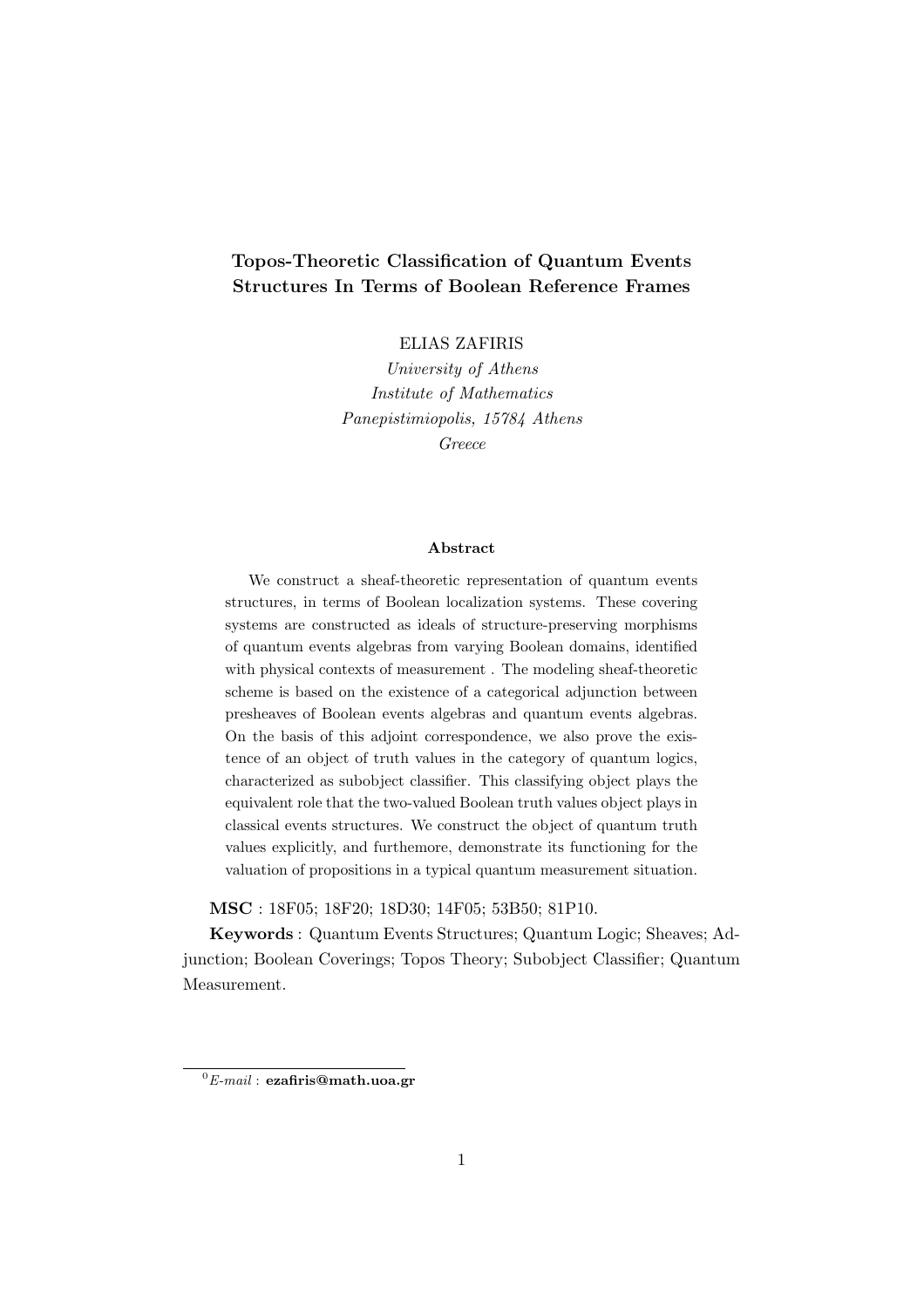### 1 Prologue

The notion of the logic of a physical theory has been introduced in 1936 by von Neumann and G. Birkhoff in a paper entitled "The Logic of Quantum Mechanics". For classical theories the appropriate logic is a Boolean algebra; but for quantum theories a non-Boolean logical structure is necessary, which can be characterized as an orthocomplemented lattice, or a partial Boolean algebra, or some other structure of a related form. The logic of a physical theory reflects the structure of the propositions describing the behavior of a physical system in the domain of the corresponding theory.

Naturally, the typical mathematical structure associated with logic is an ordered structure. The original quantum logical formulation of quantum theory [1, 2] depends in an essential way on the identification of propositions with projection operators on a complex Hilbert space. A non-classical, non-Boolean logical structure is effectively induced which has its origins in quantum theory. More accurately the Hilbert space quantum logic is axiomatized as a complete, atomic, orthomodular lattice. Equivalently, it can be isomorphic to the partial Boolean algebra of closed subspaces of the Hilbert space associated with the quantum system, or alternatively, the partial Boolean algebra of projection operators of the system. On the contrary, the propositional logic of classical mechanics is Boolean logic, meaning that the class of models, over which validity and associated semantic notions are defined for the propositions of classical mechanics, is the class of Boolean logic structures.

In a previous work we have proposed a sheaf-theoretic scheme, that accommodates the formalization of quantum event and observable algebras as structured interlocking families of Boolean event algebras [3]. In the present work our purpose is the study of the truth values structures suited to represent accurately the quantum domain of discourse, according to the sheaf-theoretic representation established. We will argue that generalized classical logic structures, interconnected non-trivially, provide the building blocks of an appropriate conceptual environment by means of which it is possible to comprehend the complexity of the structures of quantum propositions. We hold the view that the logic of quantum propositions reflects literal ontological structures of the quantum domain of discourse, and the perspective offered by the proposed scheme, with respect to a logical truth values interpretation, reveals the relevant ontological aspects as well.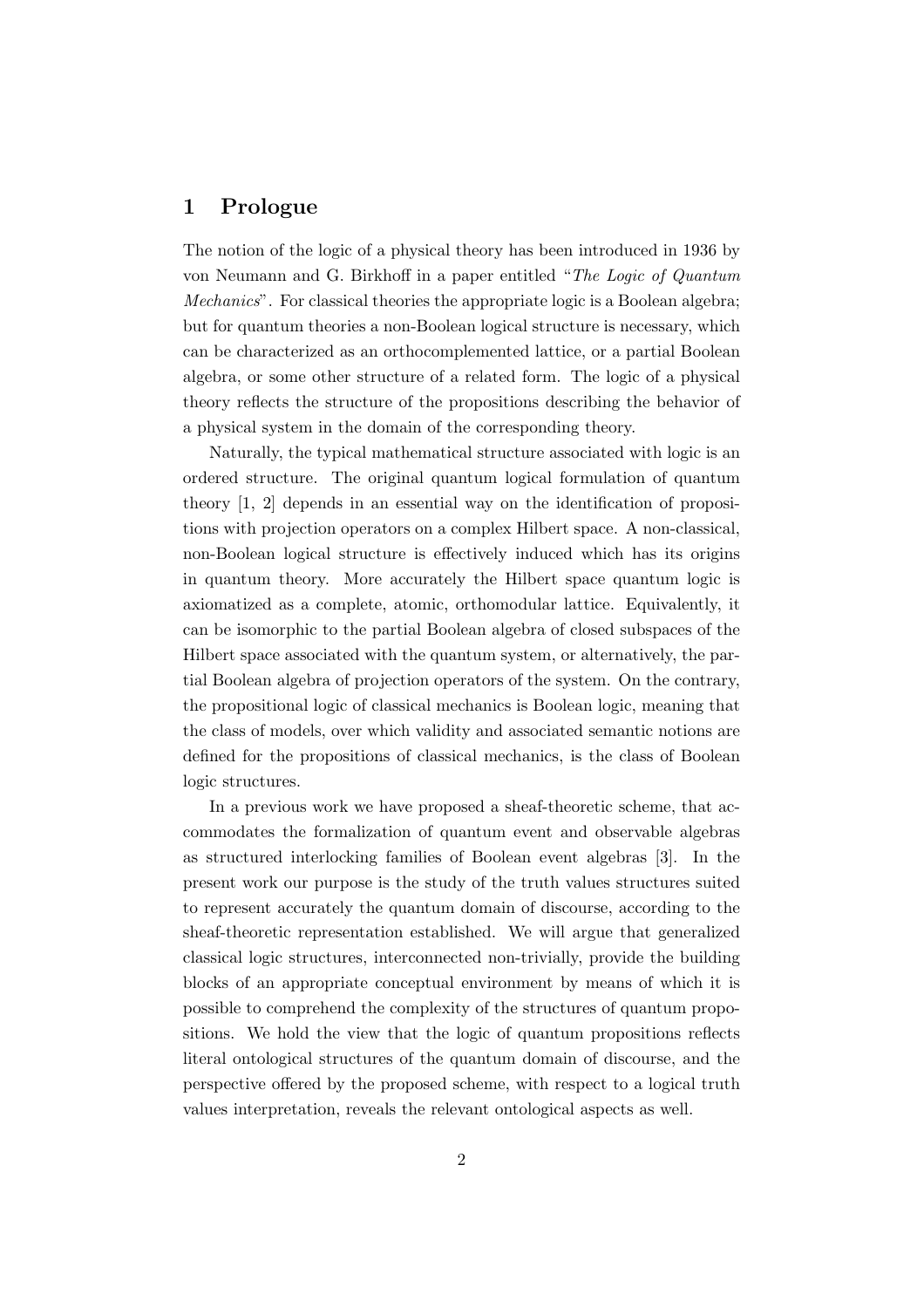Traditionally, the vast majority of the attempts to explore the logical structures associated with quantum mechanical systems are based on a set theoretical language. We propose a transition in the syntax of the theory involved, which as will see effects a transition in the semantics of quantum logics. This transition hopefully clarifies the relationship between the ontological structures associated with the classical and quantum domains of discourse, as it is reflected on their logical intertransformability. The mathematical language which is best suited to fulfill our objectives is provided by category and topos theory [4-10]. This is due to the fact that, these theories provide the means to relate the form and meaning of non-Boolean quantum logical structure with suitable interlocking local Boolean contexts, and most importantly, this can be done in a universal way.

The development of the conceptual and technical machinery of localization systems for generating non-trivial global events structures, as it has been recently demonstrated in [11], effectuates a transition in the semantics of events from a set-theoretic to a sheaf-theoretic one. This is a crucial semantic difference that characterizes the present approach in comparison to the vast literature on quantum measurement and quantum logic. More precisely, quantum events algebras can be represented as sheaves for an appropriate covering system defined on the Boolean localizing category. This process is formalized categorically by the concept of localization systems, where, the specified maps from Boolean contexts induced by measurement situations of observables, play the role of covers of a quantum structure of events. In more detail, the notion of local is characterized by a categorical Grothendieck topology, the axioms of which express closure conditions on the collection of covers. In this sense, the information available about each map of the specified covering system may be used to determine completely a quantum events structure. In this paper, we will avoid to mention Grothendieck topologies explicitly, although the definition of a Boolean localization system, gives rise to a precise Grothendieck topology [11] .

The category of sheaves is a topos, and consequently, comes naturally equipped with an object of generalized truth values, called subobject classifier. This object of truth values, being remarkably a sheaf itself, namely an object of the topos, is the appropriate conceptual tool for the organization of the logical dimension of the information included in the category of quantum events algebras, as it is encoded in Boolean localization systems.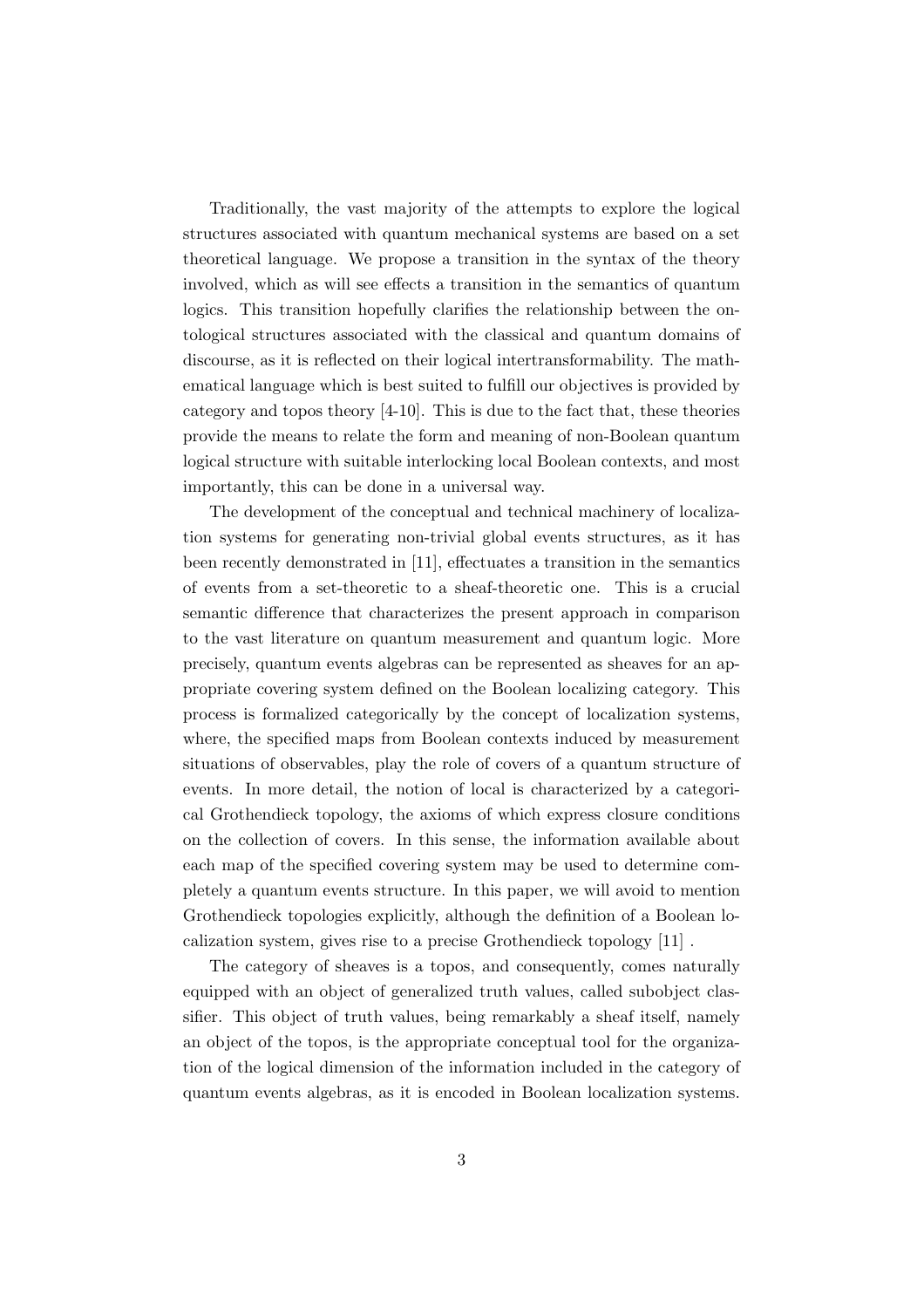More concretely, we will show that the logic of propositions describing a quantum system can be comprehended via equivalence relations in the sheaf of coefficients defined over the category of Boolean logical structures for an appropriate covering system of the latter, defined as a Boolean localization system. We emphasize that the significance of the sheaf-theoretical conception of a quantum logical structure, lies on the fact that it is supported by the well defined underlying notion of multi-valued truth structure of a topos.

The fact that a quantum events algebra is actually a non-trivial global object is fully justified by Kochen-Specker theorem [12]. According to this, there are no two-valued homomorphisms on the algebra of quantum propositions. Consequently, a quantum logical algebra cannot be embedded into a Boolean one. We note that a two-valued homomorphism on a classical event algebra is a classical truth value assignment on the propositions of the physical theory, represented by the elements of the Boolean algebra, or a yes-no assignment on the corresponding properties represented by the elements of the algebra. In this work, we will show eventually that the categorical environment specifying a quantum event algebra in terms of Boolean localization systems, contains an object of truth values, or classifying object, that constitutes the appropriate tool for the definition of a quantum truth values assignment, corresponding to valuations of propositions describing the behavior of quantum systems.

Contextual topos theoretical approaches to quantum structures of truth values have been also considered, from a different viewpoint in [13, 14], and discussed in [15, 16]. Of particular relevance to the present work, regarding the specification of a quantum truth values object, although not based on category theory methods, seems to be the approach to the foundations of quantum logic by Takeuti and Davis [17, 18], according to whom, quantization of a proposition of classical physics is equivalent to interpreting it in a Boolean extension of a set theoretical universe, where  $B$  is a complete Boolean algebra of projection operators on a Hilbert space.

In Section 2, we recapitulate the categorical framework that leads to the sheaf-theoretic representation of quantum events algebras, by formulating the existence of a categorical adjunction between the categories of Boolean presheaves and quantum events algebras. Moreover we explain the notions of Boolean systems of localizations for quantum events algebras and formulate a representation theorem in terms of the counit of the Boolean-quantum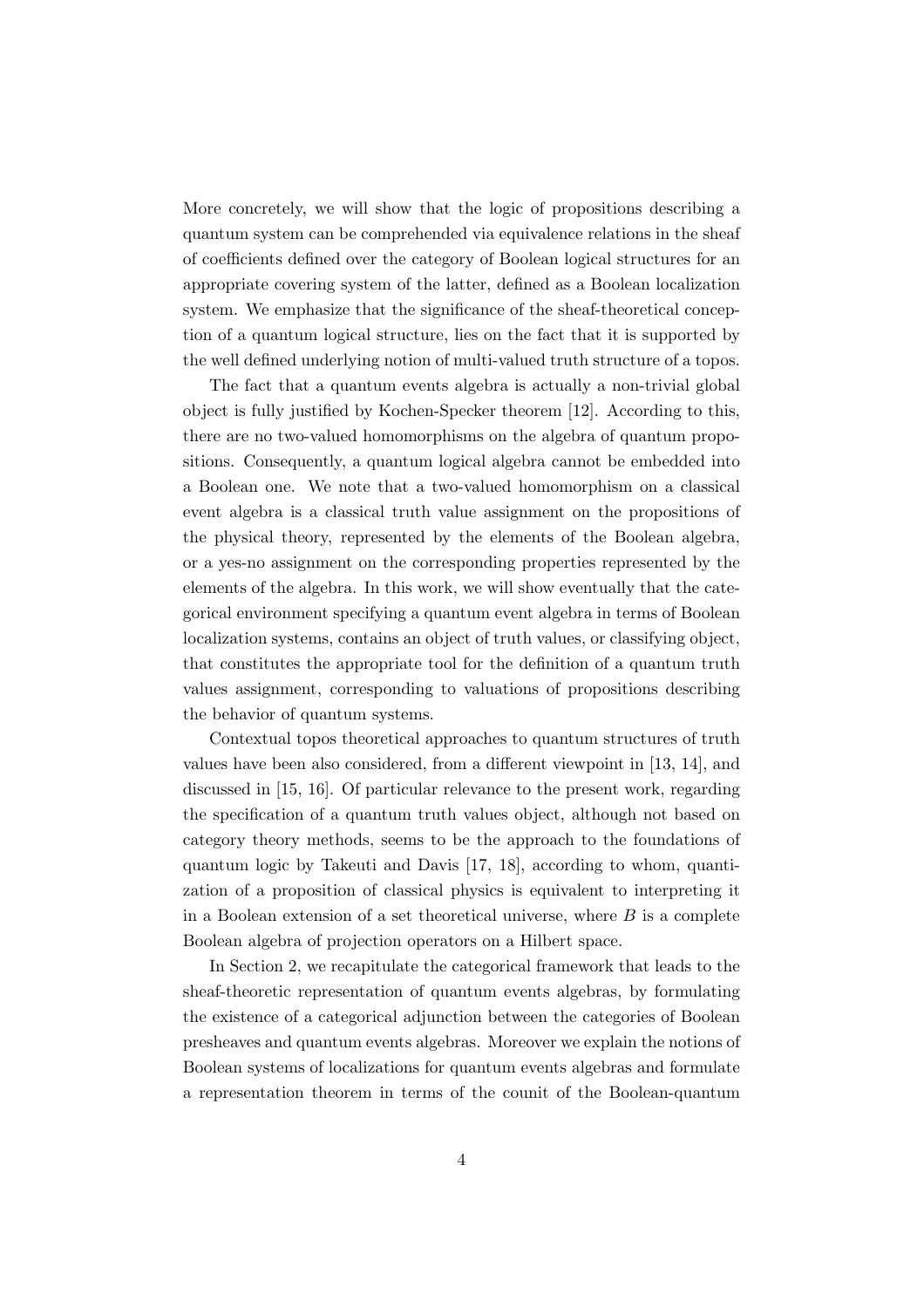adjunction. In Section 3, we introduce the notion of a subobject functor and specify the necessary and sufficient conditions for being representable by an object in the category of quantum logics, to be identified as a quantum truth values object. In Section 4, we construct the representation of the quantum truth values object in tensor product form, and moreover, we prove that it plays the role of subobject classifier in the category of quantum events algebras. Furthermore, we formulate explicitly, the relevant criterion of truth for a complete description of reality. In Section 5, we propose the use of quantum truth values as the proper range for valuations of propositions associated with the behavior of quantum systems and demonstrate their functioning. Finally we conclude in Section 6.

## 2 The Categorical Framework of Representation

#### 2.1 Sheaf-Theoretic Modeling of Quantum Events Algebras

Definition: A Quantum events structure is a small cocomplete category, denoted by  $\mathcal{L}$ , which is called the category of quantum events algebras. The objects of  $\mathcal L$  are quantum events algebras and the arrows are quantum algebraic homomorphisms.

**Definition:** A quantum events algebra  $L$  in  $\mathcal{L}$ , is defined as an orthomodular  $\sigma$ -orthoposet, that is, as a partially ordered set of quantum events, endowed with a maximal element 1, and with an operation of orthocomplementation  $[-]^* : L \longrightarrow L$ , which satisfy, for all  $l \in L$ , the following conditions: [a]  $l \leq 1$ , [b]  $l^{**} = l$ , [c]  $l \vee l^* = 1$ , [d]  $l \leq \hat{l} \Rightarrow \hat{l}^* \leq l^*$ , [e]  $l\perp \hat{l} \Rightarrow l \vee \hat{l} \in L$ , [f] for  $l, \hat{l} \in L, l \leq \hat{l}$  implies that l and  $\hat{l}$  are compatible, where  $0 := 1^*, l\bot \hat{l} := l \leq \hat{l}^*,$  and the operations of meet  $\wedge$  and join  $\vee$  are defined as usually.

**Remark:** We recall that  $l, l \in L$  are compatible if the sublattice generated by  $\{l, l^*, \ell, \ell^*\}$  is a Boolean algebra, namely if it is a Boolean sublattice. The  $\sigma$ -completeness condition, namely that the join of countable families of pairwise orthogonal events must exist, is also required in order to have a well defined theory of observables over L.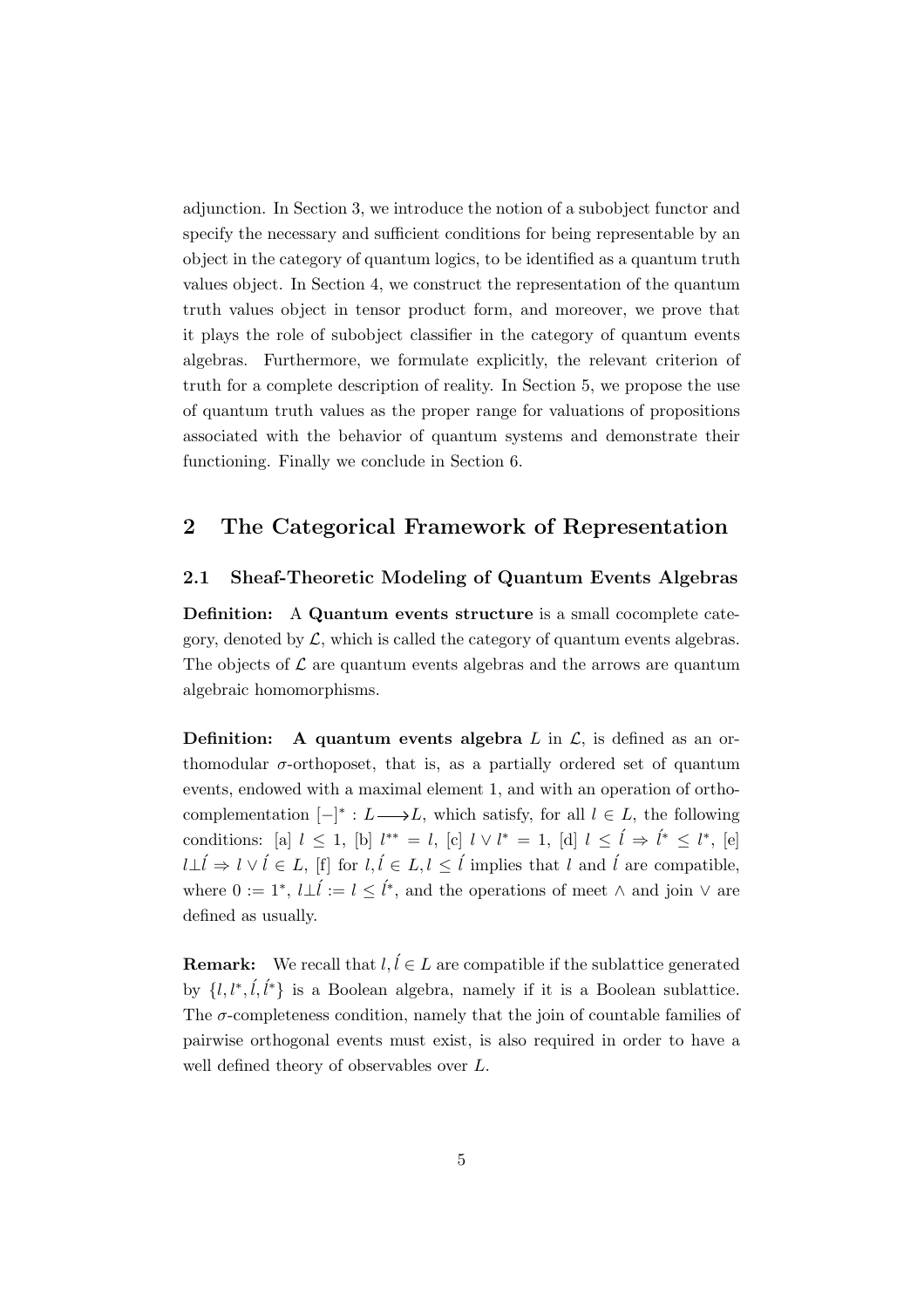**Definition:** A quantum algebraic homomorphism in  $\mathcal{L}$  is a morphism  $K \longrightarrow L$ , which satisfies, for all  $k \in K$ , the following conditions: [a]  $H(1) =$ 1, [b]  $H(k^*) = [H(k)]^*$ , [c]  $k \leq \hat{k} \Rightarrow H(k) \leq H(\hat{k})$ , [d]  $k \perp \hat{k} \Rightarrow H(k \vee \hat{k}) \leq$  $H(k) \vee H(k)$ , [e]  $H(\vee_n k_n) = \vee_n H(k_n)$ , where  $k_1, k_2, \ldots$  countable family of mutually orthogonal events.

Definition: A Classical events structure is a small category, denoted by  $\beta$ , which is called the category of Boolean events algebras. The objects of  $\beta$  are  $\sigma$ -Boolean algebras of events and the arrows are the corresponding Boolean algebraic homomorphisms.

Definition: A functor of local Boolean coefficients,  $A : \mathcal{B} \longrightarrow \mathcal{L}$ , assigns to Boolean events algebras in  $\beta$ , that instantiates a model coordinatizing category, the underlying quantum events algebras from  $\mathcal{L}$ , and to Boolean homomorphisms the underlying quantum algebraic homomorphisms.

Remark: The functor M acts as a forgetful functor, forgetting the extra Boolean structure of B.

Definition: The functor category of presheaves on Boolean events algebras, denoted by  $\textbf{Sets}^{\mathcal{B}^{op}}$ , has objects all functors  $\mathbf{P}: \mathcal{B}^{op} \longrightarrow \textbf{Sets}$ , and morphisms all natural transformations between such functors, where  $\mathcal{B}^{op}$  is the opposite category of  $\mathcal{B}$ .

**Definition:** Each object **P** in  $\textbf{Sets}^{\mathcal{B}^{op}}$  is a contravariant set-valued functor on  $\beta$ , called a **presheaf** on  $\beta$ .

**Remark:** For each Boolean algebra B of  $\mathcal{B}$ ,  $P(B)$  is a set, and for each arrow  $f: C \longrightarrow B$ ,  $P(f): P(B) \longrightarrow P(C)$  is a set function. If P is a presheaf on B and  $p \in \mathbf{P}(B)$ , the value  $\mathbf{P}(f)(p)$  for an arrow  $f: C \longrightarrow B$  in B is called the restriction of x along f and is denoted by  $P(f)(p) = p \cdot f$ .

**Remark:** Each object  $B$  of  $\beta$  gives rise to a contravariant Hom-functor  $y[B] := Hom_{\mathcal{B}}(-, B)$ . This functor defines a presheaf on  $\mathcal{B}$ . Its action on an object  $C$  of  $\beta$  is given by

$$
\mathbf{y}[B](C) := Hom_{\mathcal{B}}(C, B)
$$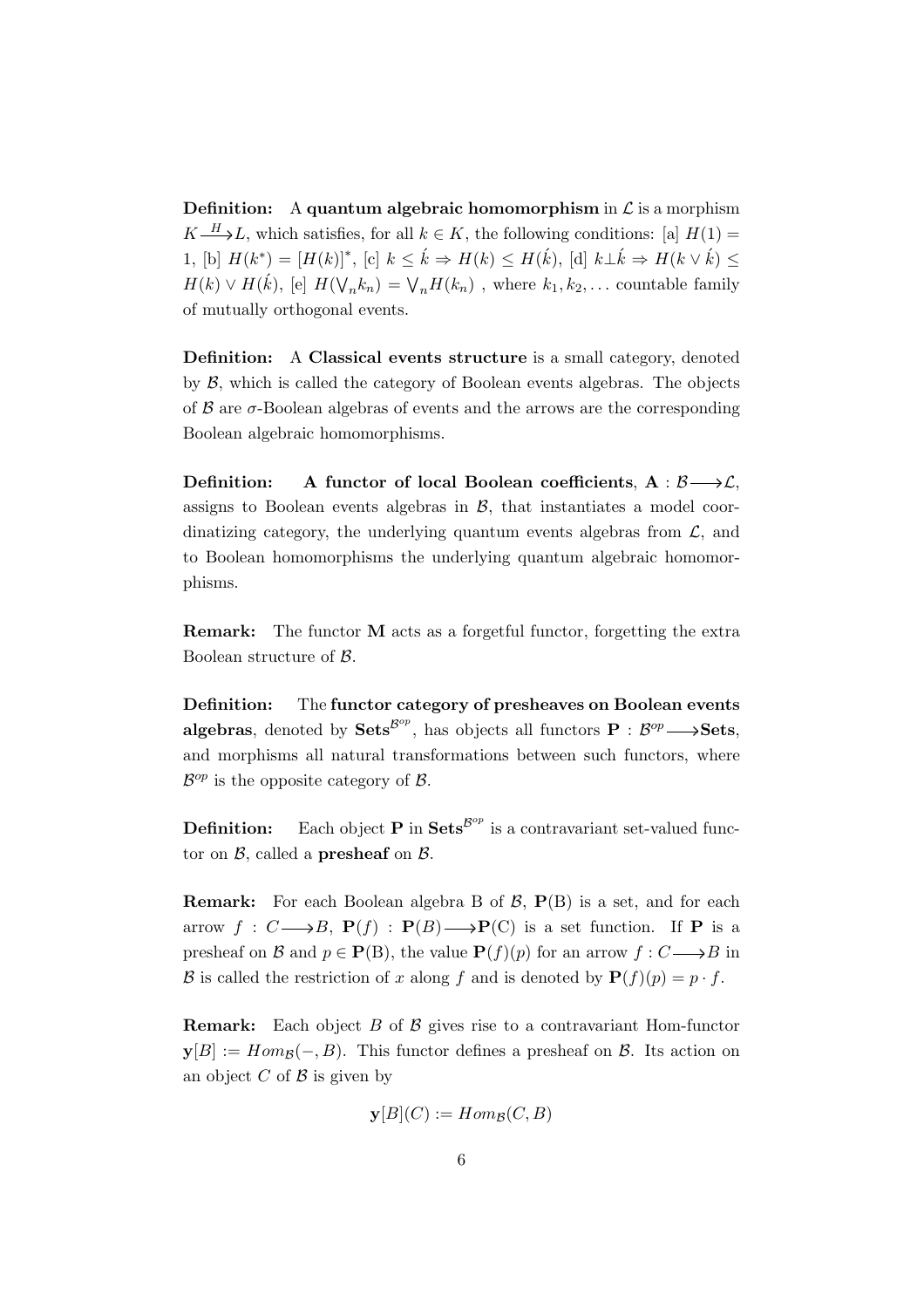whereas its action on a morphism  $D \longrightarrow C$ , for  $v : C \longrightarrow B$  is given by

$$
\mathbf{y}[B](x) : Hom_{\mathcal{B}}(C, B) \longrightarrow Hom_{\mathcal{B}}(D, B)
$$

$$
\mathbf{y}[B](x)(v) = v \circ x
$$

Furthermore,  $y$  can be made into a functor from  $\beta$  to the contravariant functors on  $\beta$ 

$$
\text{y}: \mathcal{B}{\longrightarrow} \textbf{Sets}^{\mathcal{B}^{op}}
$$

such that  $B\rightarrow Hom_B(-, B)$ . This is called the Yoneda embedding and it is a full and faithful functor.

Remark: The functor category of presheaves on Boolean events algebras  $\mathbf{Sets}^{\mathcal{B}^{op}}$ , provides an instantiation of a structure known as topos. A topos exemplifies a well defined notion of a universe of variable sets. It can be conceived as a local mathematical framework corresponding to a generalized model of set theory or as a generalized space.

Definition : The category of elements of the presheaf P, denoted by  $f(\mathbf{P}, \mathcal{B})$  has objects all pairs  $(B, p)$ , and morphisms  $(\hat{B}, \hat{p}) \rightarrow (B, p)$  are those morphisms  $u : \acute{B} \rightarrow B$  of  $\mathcal B$  for which  $p \cdot u = \acute{p}$ .

**Definition:** Projection on the second coordinate of  $f(\mathbf{P}, \mathcal{B})$ , defines a functor  $\int_{\mathbf{P}}$ :  $\int (\mathbf{P}, \mathcal{B}) \rightarrow \mathcal{B}$ .  $\int (\mathbf{P}, \mathcal{B})$  together with the projection functor  $\int_{\mathbf{P}}$  is defined as the **split discrete fibration** induced by  $P$ , where  $\beta$  is the base category of the fibration as in the diagram below.

Remark: We note that the fibers are categories in which the only arrows are identity arrows. If B is an object of B, the inverse image under  $\int_{\mathbf{P}}$  of B is simply the set  $P(B)$ , although its elements are written as pairs so as to form a disjoint union. The construction of the fibration induced by  $P$ , is an instance of the general Grothendieck construction [8].

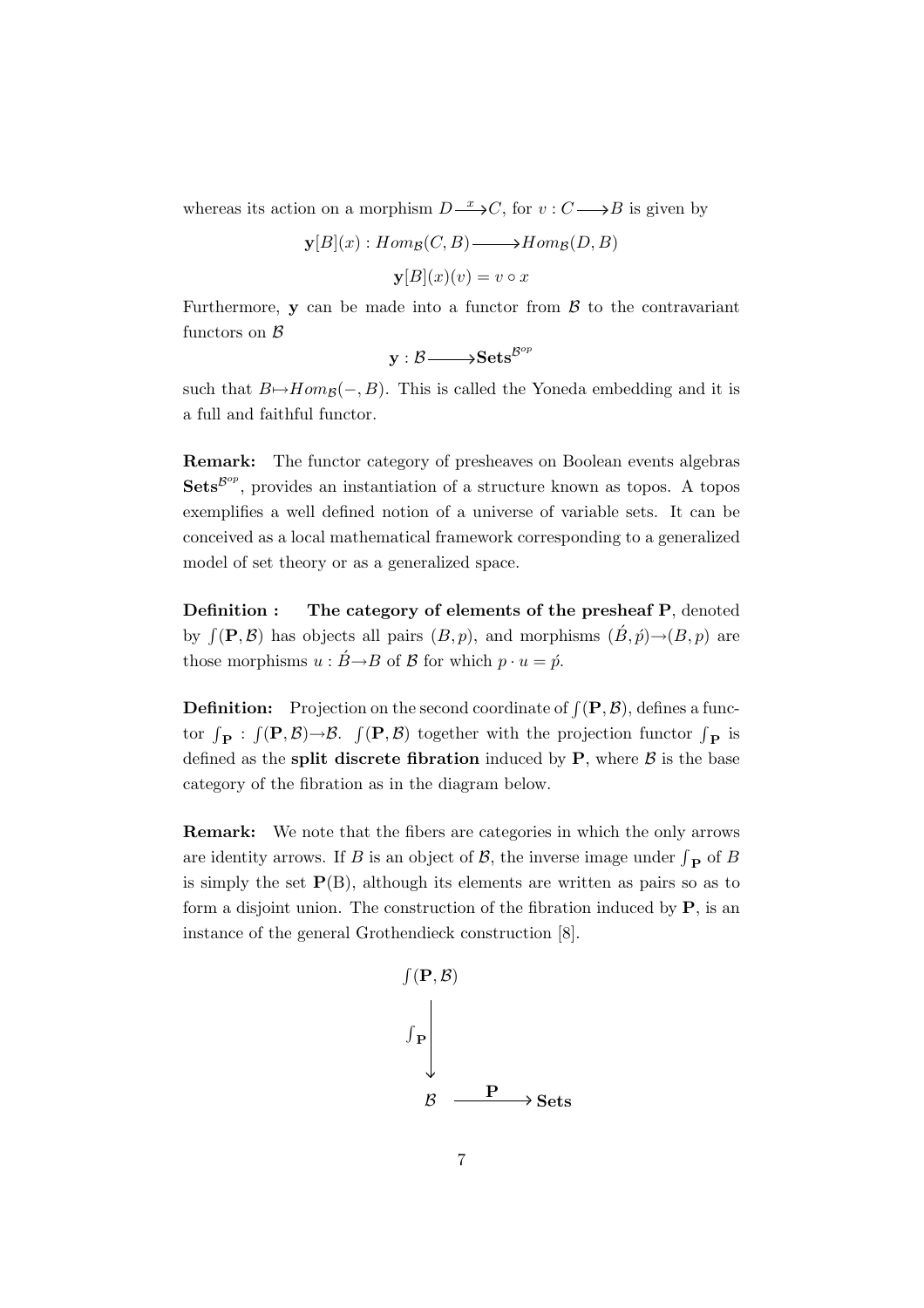Remark: The construction of the split discrete fibration induced by P, where  $\beta$  is the base category of the fibration, incorporates the physically important requirement of uniformity [11]. The notion of uniformity, requires that for any two events observed over the same domain of measurement, the structure of all Boolean contexts that relate to the first cannot be distinguished in any possible way from the structure of Boolean contexts relating to the second. In this sense, all the observed events within any particular Boolean context should be uniformly equivalent to each other. It is easy to notice that the composition law in the category of elements of the presheaf P, expresses precisely the above uniformity condition.

Definition : The functor of generalized elements of a quantum events algebra L in the environment of the category of presheaves on Boolean events algebras,  $\textbf{Sets}^{\mathcal{B}^{op}}$ , or functor of Boolean frames of a quantum event algebra  $L$ , is defined by:

$$
\mathbf{R}:\mathcal{L}\rightarrow\mathbf{Sets}^{\mathcal{B}^{op}}
$$

from  $\mathcal L$  to the category of presheaves of Boolean events algebras  $\textbf{Sets}^{\mathcal B^{op}},$ where, the action on an object  $B$  in  $\beta$  is given by

$$
\mathbf{R}(L)(B) := \mathbf{R}_L(B) = Hom_{\mathcal{L}}(\mathbf{M}(B), L)
$$

whereas, the action on a morphism  $D \rightarrow B$  in B, for  $v : B \rightarrow L$  is given by

$$
\mathbf{R}(L)(x) : Hom_{\mathcal{L}}(\mathbf{M}(B), L) \longrightarrow Hom_{\mathcal{B}}(\mathbf{M}(D), L)
$$

$$
\mathbf{R}(L)(x)(v) = v \circ x
$$

**Theorem:** There exists a pair of adjoint functors  $L \dashv R$  as follows (for a proof see [3]):

$$
\mathbf{L}: \mathbf{Sets}^{\mathcal{B}^{op}} \overline{\xrightarrow{\qquad}} \mathcal{L}: \mathbf{R}
$$

The Boolean-quantum adjunction consists of the functors  $\bf{L}$  and  $\bf{R}$ , called left and right adjoints with respect to each other respectively, as well as the natural bijection:

$$
Nat(\mathbf{P}, \mathbf{R}(L)) \cong Hom_{\mathcal{L}}(\mathbf{LP}, L)
$$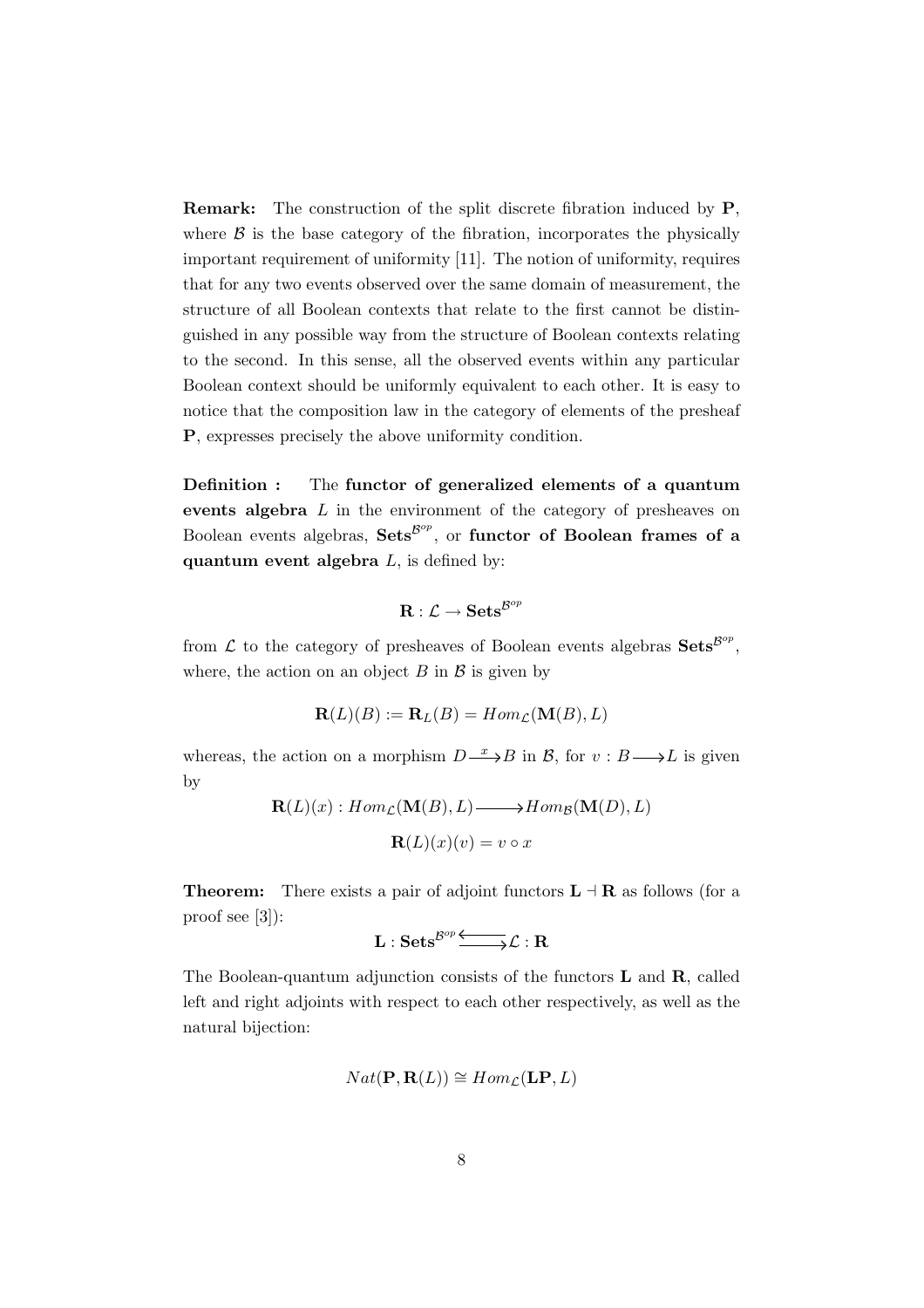Remark: The established bijective correspondence, interpreted functorially, says that the functor  $\bf{R}$  from  $\cal{L}$  to presheaves given by

$$
\mathbf{R}(L): B \mapsto Hom_{\mathcal{L}}(\mathbf{M}(B), L)
$$

has a left adjoint  $\mathbf{L}$ :  $\mathbf{Sets}^{\mathcal{B}^{op}} \to \mathcal{L}$ , which is defined for each presheaf of Boolean algebras **P** in  $\textbf{Sets}^{\mathcal{B}^{op}}$  as the colimit

$$
\mathbf{L}(\mathbf{P}) = \mathit{Colim}\left\{\int(\mathbf{P},\mathcal{B})\frac{\int_{\mathbf{P}}\mathbf{p}}{\int \mathcal{B}-\mathbf{M}}\mathbf{p}\mathcal{L}\right\}
$$

**Corollary:** The Boolean coefficients functor  $M(B)$  is characterized as the colimit of the representable presheaf on the category of Boolean algebras (for a proof see [3]), as follows:

$$
\mathbf{Ly}[B](B) \cong \mathbf{M} \circ \int_{\mathbf{y}[B]} (B, 1_B) = \mathbf{M}(B)
$$

Remark: The following diagram (with the Yoneda embedding y) commutes.



Corollary: The colimit in the category of elements of the functor of Boolean frames  $\mathbf{L}(\mathbf{R}(L))$  is a quantum event algebra (for a proof see [3],  $[11]$ .

Definition: A system of Boolean prelocalizations for a quantum events algebra L in  $\mathcal L$  is a subfunctor of the Hom-functor  $\mathbf R(L)$  of the form  $\mathbf{S}: \mathcal{B}^{op} \to \mathbf{Sets}$ , that is for all B in B, it satisfies  $\mathbf{S}(B) \subseteq [\mathbf{R}(L)](B)$ .

Remark: A system of Boolean prelocalizations for a quantum events algebra L in L is equivalent to a right ideal  $\mathbf{S} \triangleright \mathbf{R}(L)$ , defined by the requirement that, for each B in  $\mathcal{B}, S(B)$  is a set of quantum algebraic homomorphisms of the form  $\psi_B : \mathbf{M}(B) \longrightarrow L$ , satisfying the following property: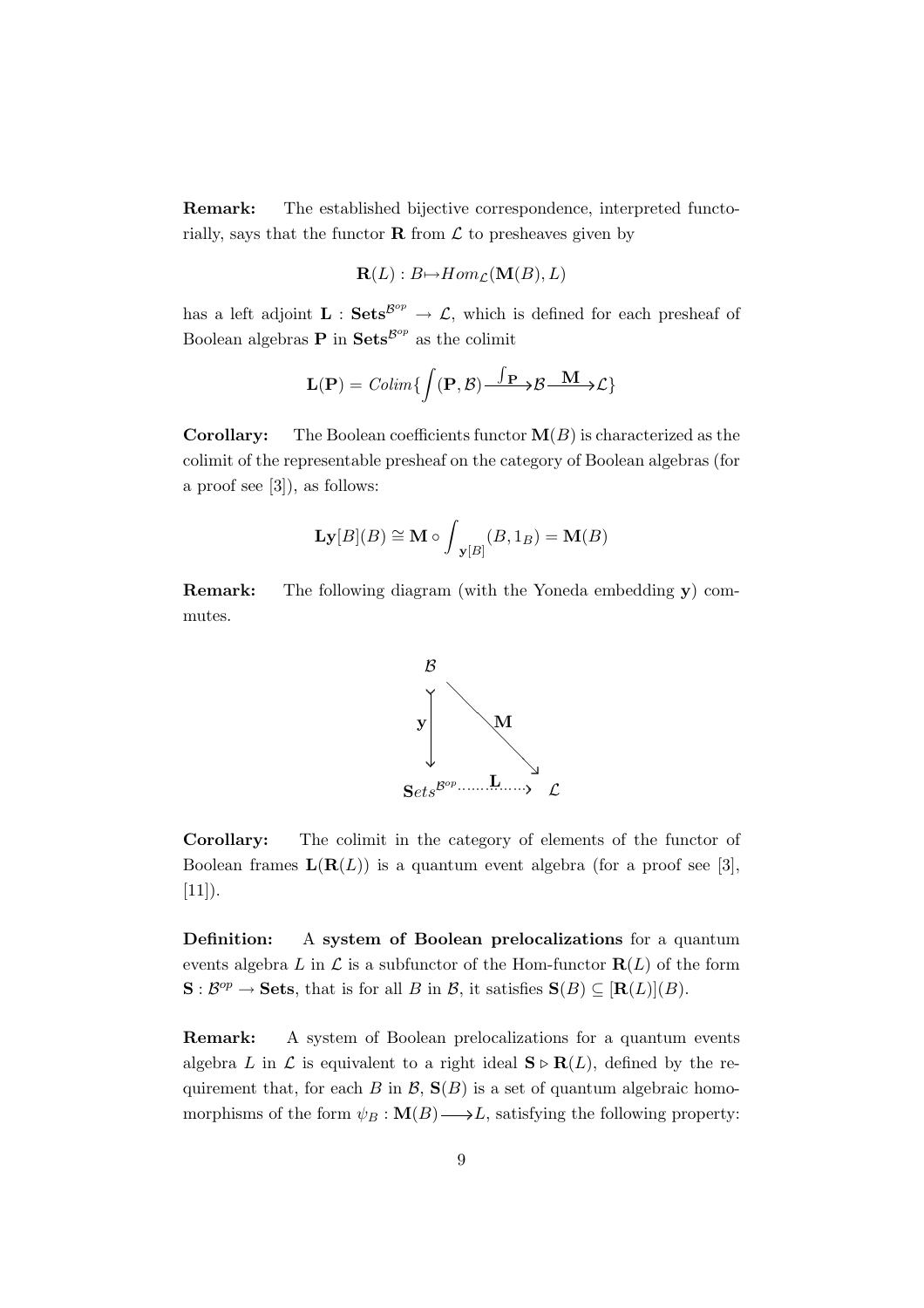$\langle$  If  $\psi_B : M(B) \longrightarrow L \in S(B)$ , and  $M(v) : M(\acute{B}) \longrightarrow M(B)$  in  $\mathcal{L}$ , for  $v : \acute{B} \longrightarrow B$  in B, then  $\psi_B \circ \mathbf{M}(v) : \mathbf{M}(\acute{B}) \longrightarrow \mathcal{L} \in \mathbf{S}(B)$   $\rangle$ .

**Definition:** A family of Boolean covers  $\psi_B : \mathbf{M}(B) \longrightarrow L$ , B in B, is the generator of a system of Boolean prelocalizations S, if and only if, this system is the smallest among all that contains that family.

Remark: The systems of Boolean prelocalizations constitute a partially ordered set under inclusion. The minimal system is the empty one, namely  $S(B) = \emptyset$  for all B in B, whereas the maximal system is the Hom-functor  $\mathbf{R}(L)$  itself.

Definition: The pullback of the Boolean covers:  $\psi_B: \mathbf{M}(B) {\longrightarrow} L,$  $B$  in  $\mathcal{B}$ , and  $\psi_{\acute{B}} : \mathbf{M}(\acute{B}) \longrightarrow L$ ,  $\acute{B}$  in  $\mathcal{B}$ , with common codomain the quantum events algebra L, consists of the object  $\mathbf{M}(B) \times_L \mathbf{M}(\acute{B})$  and two arrows  $\psi_{B\acute{B}}$ and  $\psi_{\hat{B}B}$ , called projections, as shown in the following diagram. The square commutes and for any object  $T$  and arrows  $h$  and  $g$  that make the outer square commute, there is a unique  $u : T \longrightarrow M(B) \times_L M(\hat{B})$  that makes the whole diagram commute.



**Remark:** If  $\psi_B$  and  $\psi_{\hat{B}}$  are injective, then their pullback is isomorphic with the intersection  $\mathbf{M}(B) \cap \mathbf{M}(B)$ .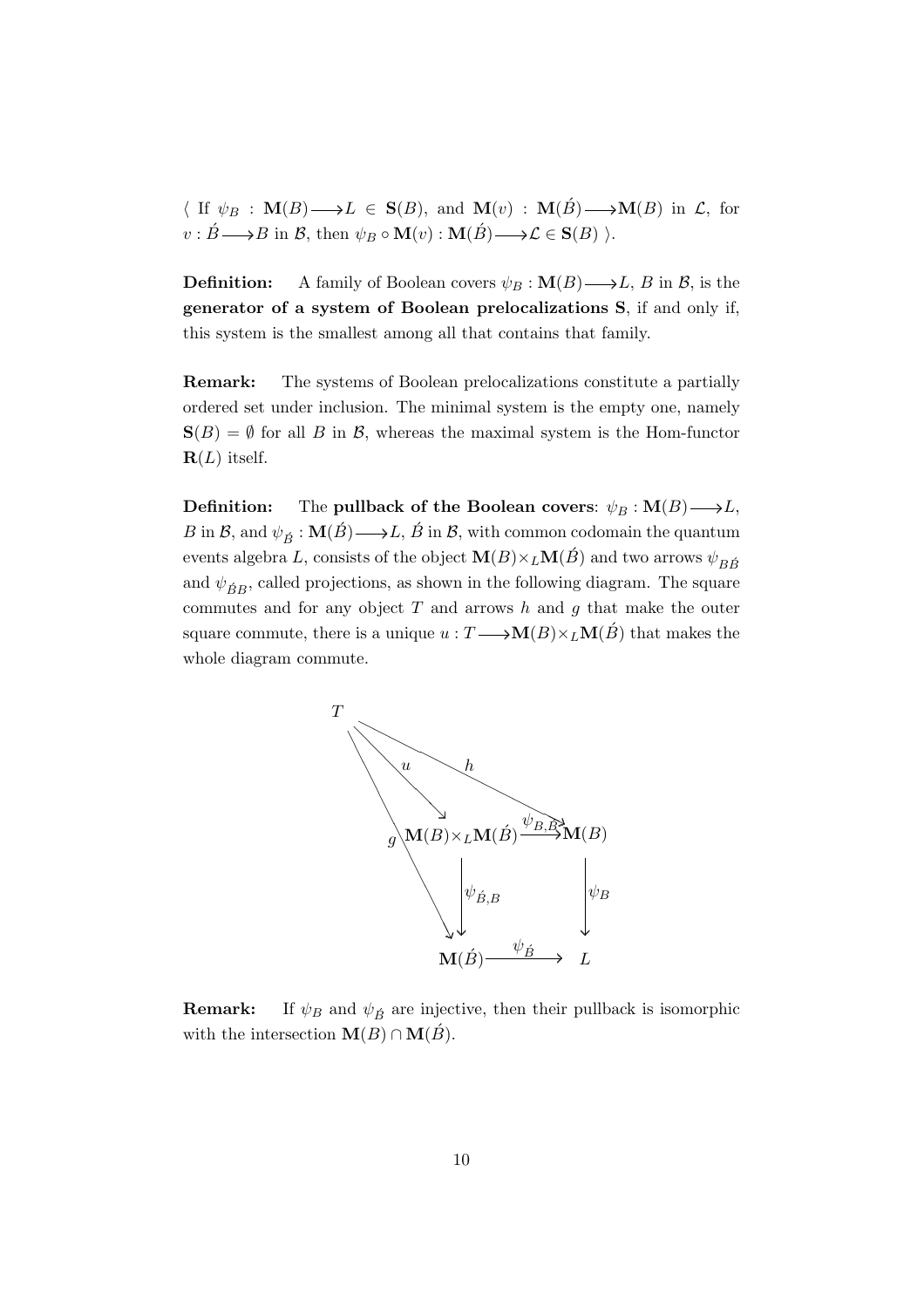**Definition:** The **pasting isomorphism** of Boolean covers, is defined as follows:

$$
\Omega_{B,\vec{B}} : \psi_{\vec{B}B}(\mathbf{M}(B)\bigcap_{L}\mathbf{M}(\vec{B})) \longrightarrow \psi_{B\vec{B}}(\mathbf{M}(B)\bigcap_{L}\mathbf{M}(\vec{B}))
$$

$$
\Omega_{B,\vec{B}} = \psi_{B\vec{B}} \circ \psi_{\vec{B}B}^{-1}
$$

**Theorem:** The Boolean coordinatizing maps  $\psi_{\hat{B}B}(\mathbf{M}(B)\times_L\mathbf{M}(B))$  and  $\psi_{B\acute{B}}(\mathbf{M}(B)\times_L\mathbf{M}(\acute{B}))$  cover the same part of a quantum events algebra in a compatible way.

**Proof:** An immediate consequence of the previous definition is the satisfaction of the following Boolean coordinates cocycle conditions:

$$
\Omega_{B,B} = 1_B \qquad 1_B : identity \quad of \quad B
$$

$$
\Omega_{B,\vec{B}} \circ \Omega_{\vec{B},\vec{\hat{B}}} = \Omega_{B,\vec{\hat{B}}} \qquad if \quad \mathbf{M}(B) \cap \mathbf{M}(\vec{B}) \cap \mathbf{M}(\vec{\hat{B}}) \neq 0
$$

$$
\Omega_{B,\vec{B}} = \Omega^{-1}_{\quad \vec{B},B} \qquad if \quad \mathbf{M}(B) \cap \mathbf{M}(\vec{B}) \neq 0
$$

Thus, the pasting morhism assures that  $\psi_{\hat{B}B}(\mathbf{M}(B)\times_L\mathbf{M}(\hat{B}))$  and  $\psi_{B\hat{B}}(\mathbf{M}(B)\times_L\mathbf{M}(\hat{B}))$ cover the same part of a quantum events algebra in a compatible way.

Definition: Given a system of prelocalizations for a quantum events algebra  $L \in \mathcal{L}$ , we call it a system of Boolean localizations, or equivalently, a structure sheaf of Boolean coefficients, iff the Boolean coordinates cocycle conditions are satisfied, and moreover, the quantum algebraic events structure is preserved.

**Definition:** For any presheaf  $P \in \mathbf{Sets}^{B^{op}}$ , the unit is defined as

$$
\delta_{\mathbf{P}}:\mathbf{P}{\:\longrightarrow\:}\mathbf{RLP}
$$

On the other side, for each quantum event algebra  $L$  in  $\mathcal L$  the counit is defined as

²<sup>L</sup> : LR(L) qL

Boolean Representation Theorem: The representation of a quantum events algebra  $L$  in  $\mathcal{L}$ , in terms of a coordinatization system of localizations, consisting of Boolean coefficients, is full and faithful, if and only if the counit of the Boolean-quantum adjunction, restricted to that system, is an isomorphism, that is, structure-preserving, injective and surjective.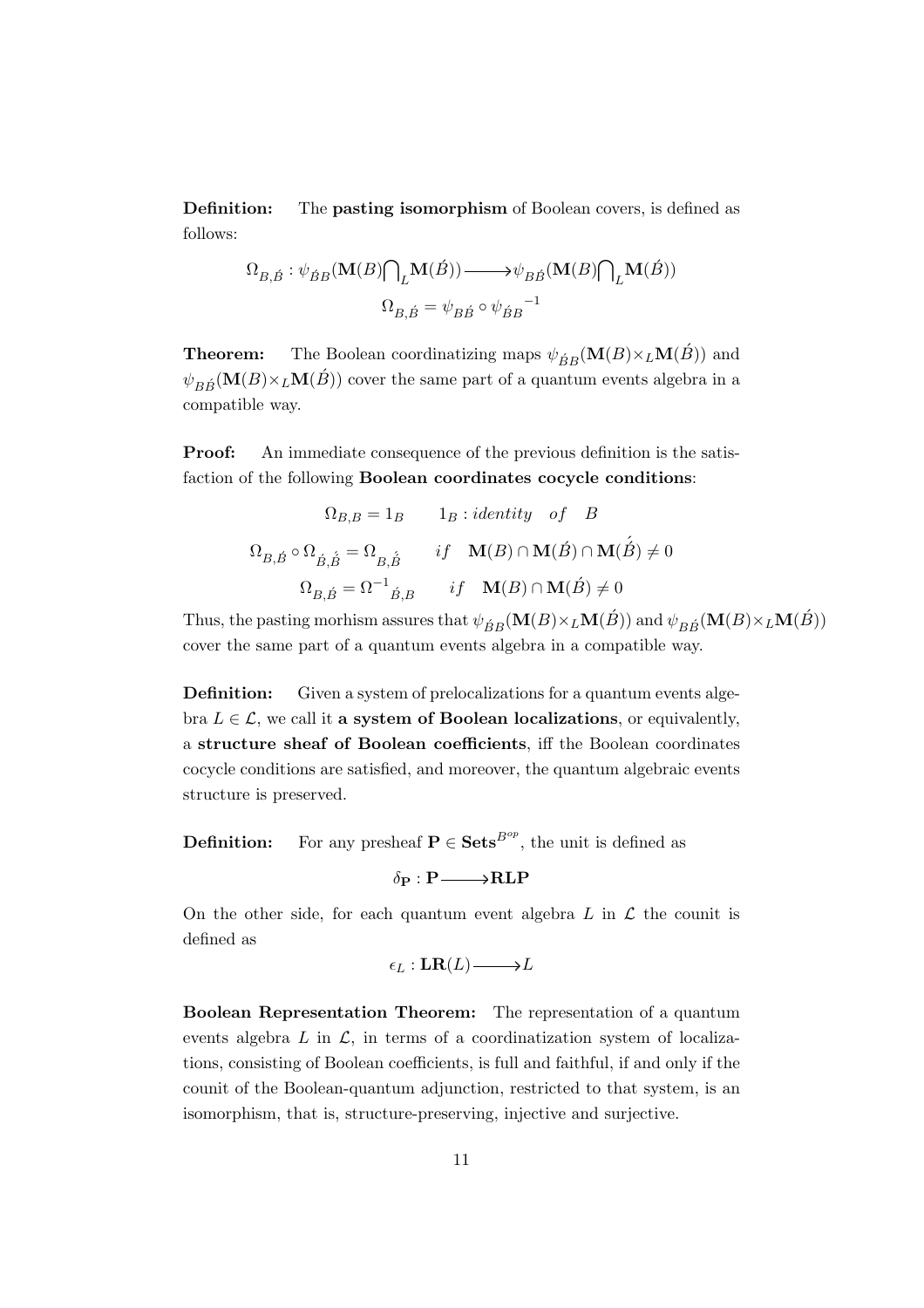Remark: The counit of the adjunction, restricted to a system of localizations is a quantum algebraic isomorphism, if and only if the right adjoint functor is full and faithful, or equivalently, if and only if the cocone R from the functor  $\mathbf{M} \circ \int_{\mathbf{R}(L)}$  to the quantum event algebra L is universal for each  $L$  in  $\mathcal{L}$ . In the latter case we characterize the coordinatization functor  $M : \mathcal{B} \longrightarrow \mathcal{L}$ , a proper modeling functor.

#### 2.2 Physical Semantics

The physical significance of this representation lies on the fact that the whole information content in a quantum events algebra is preserved by every covering Boolean system, qualified as a system of measurement localizations. The preservation property is established by the counit isomorphism. It is remarkable that the categorical notion of adjunction provides the appropriate formal tool for the formulation of invariant properties, giving rise to preservation principles of a physical character.

If we return to the intended representation, we realize that the surjective property of the counit guarantees that the Boolean domain covers, being themselves objects in the category of elements  $\int (\mathbf{R}(L), B)$ , cover entirely the quantum event algebra  $L$ , whereas its injective property guarantees that any two covers are compatible in a system of measurement localizations. Moreover, since the counit is also a homomorphism, it preserves the algebraic structure.

In the physical state of affairs, each cover corresponds to a set of Boolean events actualized locally in a measurement situation. The equivalence classes of Boolean domain covers represent quantum events in  $L$  through compatible coordinatizations by Boolean coefficients. Consequently, the structure of a quantum event algebra is being generated by the information that its structure preserving maps, encoded as Boolean covers in localization systems carry, as well as their compatibility relations. Most significantly, the same compatibility conditions provide the necessary relations for understanding a system of localizations for a quantum event algebra as a structure sheaf of Boolean coefficients associated with local contexts of measurement of observables.

Finally, the operational substantiation of the sheaf theoretical scheme of representation of quantum event algebras, is naturally provided by the application of Stone's representation theorem for Boolean algebras. Accord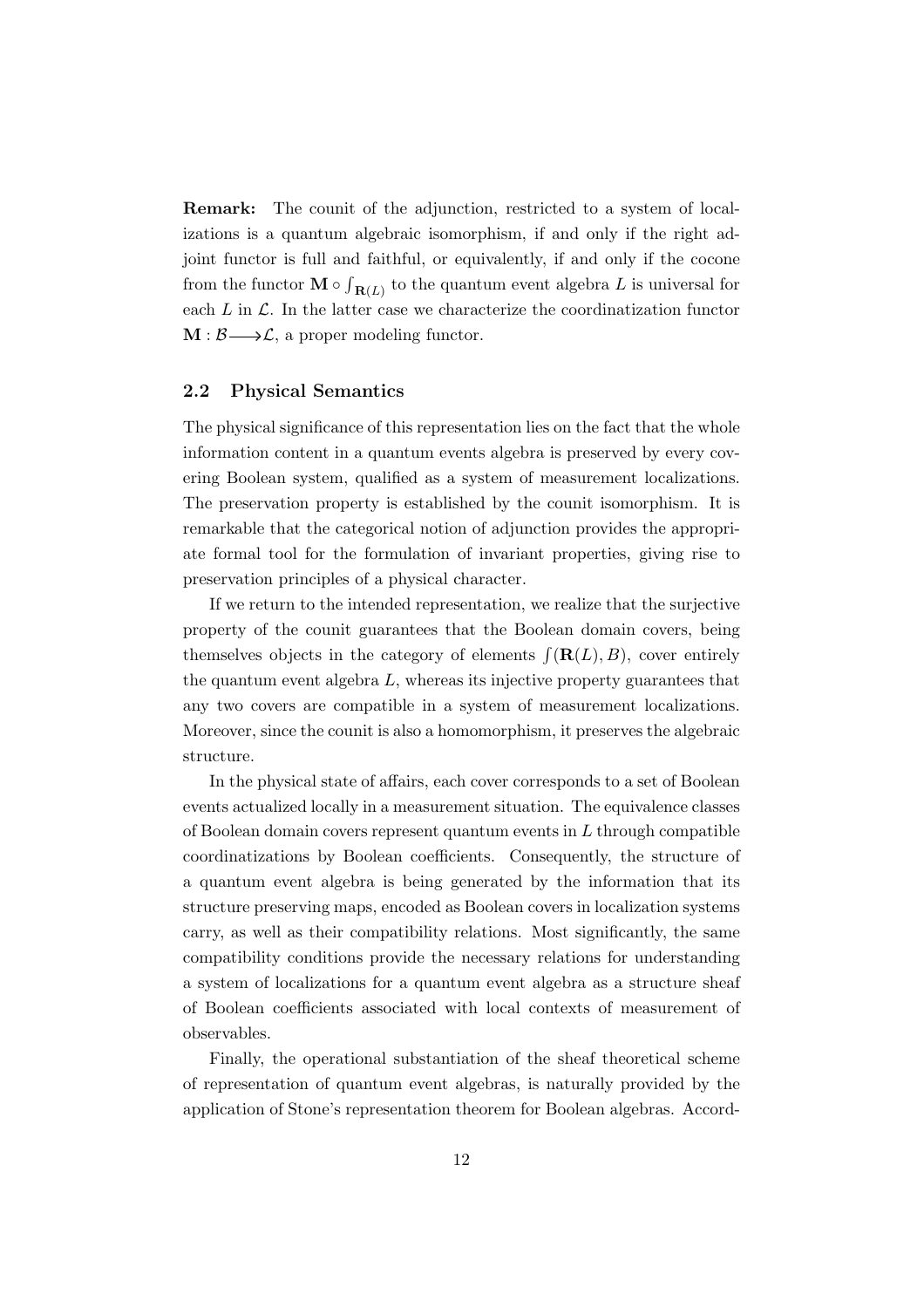ing to this theorem, it is legitimate to replace Boolean algebras by fields of subsets of a space, playing the equivalent role of a local context for measurement. We note that in an equivalent topological interpretation, we could consider a local measurement space as a compact Hausdorff space, the compact open subsets of which are the maximal filters or the prime ideals of the underlying Boolean algebra. If we replace each Boolean algebra  $B$  in  $\beta$  by its set-theoretical representation  $[\Sigma, B_{\Sigma}]$ , consisting of a local measurement space  $\Sigma$  and its local field of subsets  $B_{\Sigma}$ , it is possible to define local measurement space covers  $(B_{\Sigma}, \psi_{B_{\Sigma}} : \mathbf{A}(B_{\Sigma}) \longrightarrow L)$  and corresponding space localization systems for a quantum event algebra  $L$  in  $\mathcal{L}$ . Again from local measurement space covers  $(B_{\Sigma}, \psi_{B_{\Sigma}} : M(B_{\Sigma}) \longrightarrow L)$  we may form their equivalence classes by using the colimits construction in the category of elements of  $\mathbf{R}(L)$ . Then by taking into account the conditions for compatibility on overlaps we can establish a full and faithful representation of quantum events in L by equivalence classes of local measurement space covers. Under these circumstances we may interpret these equivalence classes as the statistical experimental actualizations of the quantum events in  $\mathcal{L}$ . The pullback compatibility condition, which is in bijective correspondence with the one in  $\mathcal L$  since it holds in a localization system, may be interpreted in the operational context as denoting that two local space representations of quantum events satisfy the compatibility condition on overlaps if and only if they support measurements of observables sharing the same experimental arrangement.

The above set-up could be the ideal starting point for the development of quantum probability, as a contextual probability theory on a structure sheaf of Boolean coefficients associated with local contexts of measurement of observables. Following this line of thought we may obtain important insights regarding probabilistic notions in quantum theory. In the prologue we have expressed the thesis that the logic of quantum propositions reflects literal ontological structures of the quantum domain of discourse. Of course the substantiation of this claim necessitates a thorough investigation of the truth values structures suited to express the quantum domain of discourse. In classical theories it is well known that the logic of events, or equivalently, propositions referring to the behavior of a classical system is characterized by valuations into the trivial Boolean two-valued truth values object  $2 := \{0,1\}$  stating that a proposition is true or false. Moreover the notion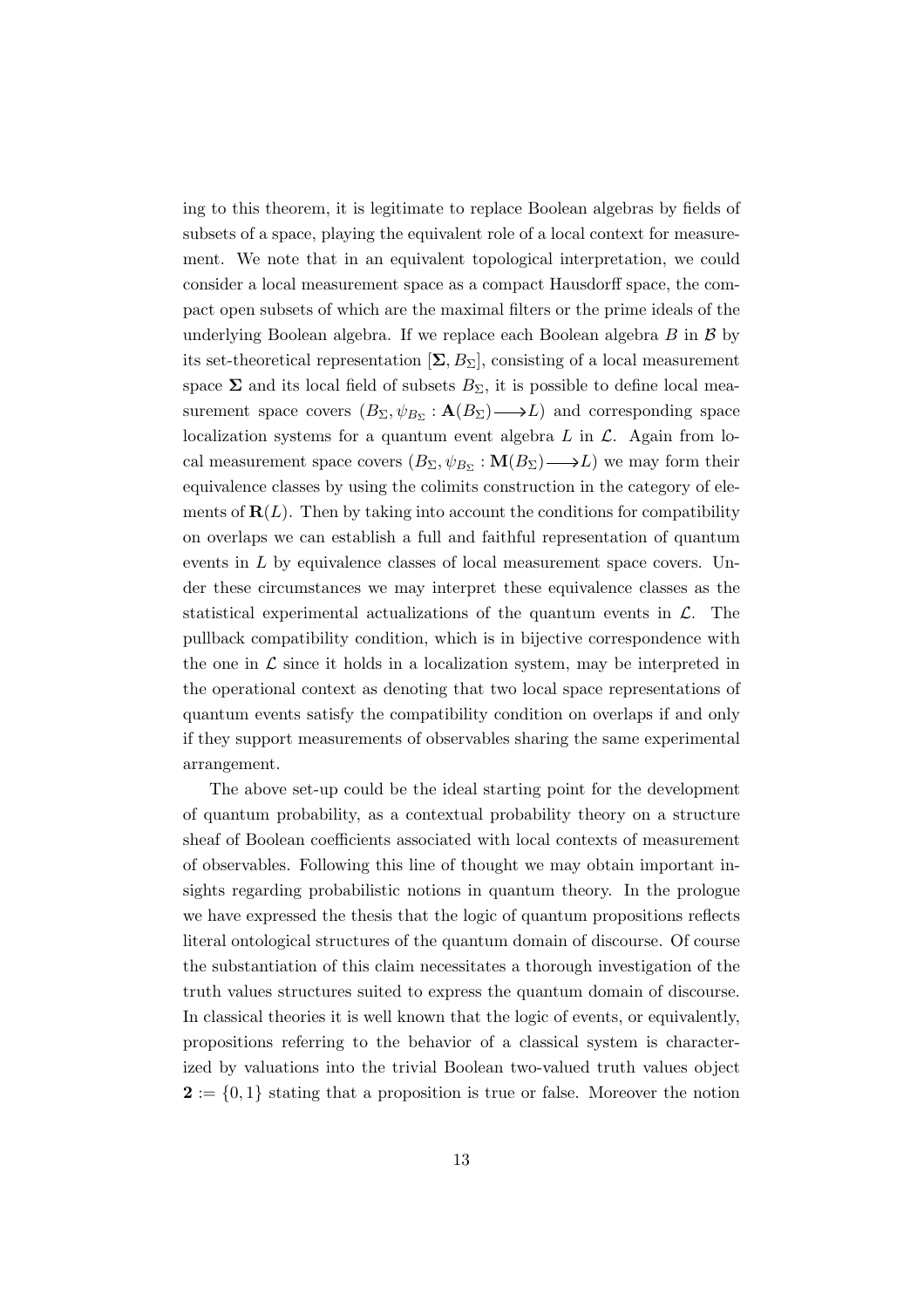of probability has been designed as a superstructure on the truth values object 2, expressing an ignorance of all the relevant details permitting a sharp true/false value assignment on the propositions of the theory. In this sense classical probabilities are not objective, but constitute a measure of ignorance. On the other side, in quantum theories a true/false value assignment is possible under the specification of a Boolean preparatory context of measurement and only after a measurement device provides a response as a result of its interaction with a quantum system. This state of affairs is at the heart of the problem of quantum measurement and makes necessary a careful re-examination of all the relevant assumptions concerning valuations of propositions that belong in quantum event structures. In this manner, if the truth values structures suited for valuations of quantum propositions prove to be different from the trivial two-valued classical ones, the notion of quantum probability acquires an objective meaning and its interpretation cannot be based on ignorance. Rather, it can be conceived as a measure of indistinguishability in the generalized topological sense of covering systems on categories, being in agreement at the same time, with the physical semantics of a sheaf theoretical interpretation. In the sequel, our objective will be exactly the investigation of the truth values structures suited to express valuations in quantum event algebras. Fortunately the categorical framework provides all the necessary means for this purpose.

## 3 The Subobject Functor

#### 3.1 Existence of the Subobject Functor in  $\mathcal L$

We have seen previously that the counit of the fundamental adjunction, restricted to localization systems of a quantum event algebra is a quantum algebraic isomorphism, iff the right adjoint functor is full and faithful. This fact is important, because it permits us to consider the category of quantum events algebras as a reflection of the category of presheaves of Boolean event algebras  $\textbf{Sets}^{B^{op}}$ . It is methodologically appropriate to remind that the coordinatization functor,  $\mathbf{M} : \mathcal{B} \longrightarrow \mathcal{L}$ , is called a proper modeling functor iff the right adjoint functor of the established adjunction is full and faithful. In this sense, a proper modeling functor guarantees a full and faithful corresponding representation of quantum event algebras in terms of Boolean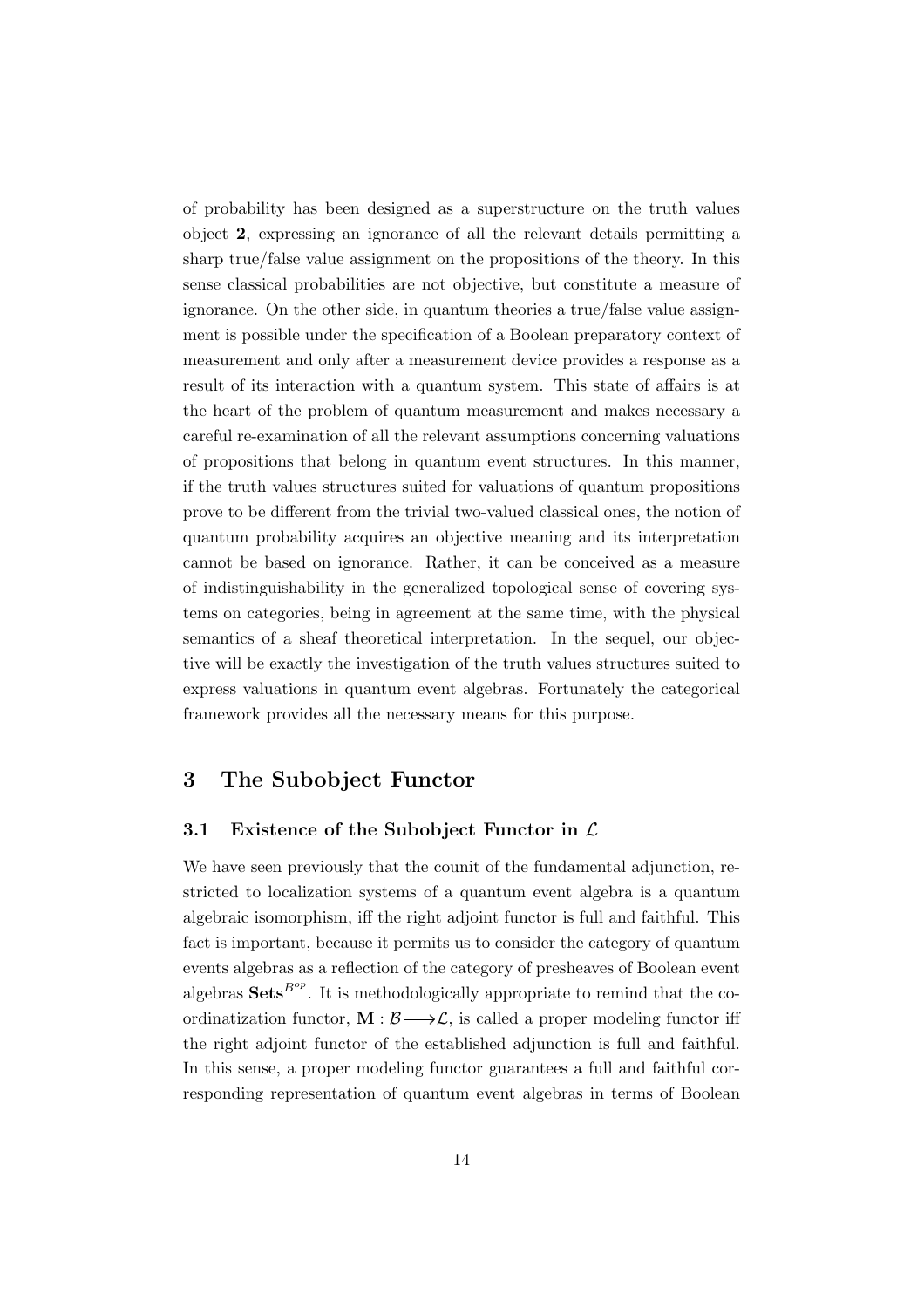localization systems, such that the whole information content contained in a quantum structure of events is totally preserved by its covering systems of Boolean domain coordinatizations. Furthermore, the fact that  $\mathcal L$  can be conceived as reflection of **Sets**<sup> $Bop$ </sup>, secures that  $\mathcal L$  is a complete category, as well as that, monic arrows are preserved by the right adjoint functor R. Since  $\mathcal L$  is a complete category, there is a terminal object for insertion of information related with the structure of events it represents, and also, there exist pullbacks securing the satisfaction of compatibility relations. In particular, since pullbacks of monic arrows also exist, there exists a subobject functor.

Definition: The subobject functor of the category of quantum event algebras is defined as:

 $\mathbf{Sub} : \mathcal{L}^{op} \to \mathbf{Sets}$ 

This is, remarkably, a contravariant functor by pulling back. Composition of this functor with a proper modeling functor provides a presheaf functor in  $\textbf{Sets}^{B^{op}}$  as follows:

$$
\operatorname{\boldsymbol{\mathsf{Sub}}} \circ \operatorname{\boldsymbol{\mathsf{M}}} : \mathcal{B}^{op} \to \mathcal{L}^{op} \to \operatorname{\boldsymbol{\mathsf{Sets}}}
$$

In a compact notation we obtain:

$$
\Theta(\mathbf{M}(-)) : \mathcal{B}^{op} \to \mathbf{Sets}
$$

such that:

$$
\mathcal{B}^{op} \ni B \mapsto [Dom(m) \hookrightarrow^m \mathbf{M}(B)] \in \mathbf{Sets}
$$

where the range denotes an equivalence class of monic algebraic homomorphisms to  $\mathbf{M}(B)$ .

**Definition:** We say that  $\Theta(M(B))$ , is the set of all **subobjects** of  $M(B)$ in the category of quantum events algebras  $\mathcal{L}$ .

Furthermore it is easy to verify that,  $\Theta(\mathbf{M}(B))$  is a partially ordered set under inclusion of subobjects.

#### 3.2 Representation of the Subobject Functor in  $\mathcal L$

A natural question that arises in this context, is if it could be possible to represent the subobject functor by means of a quantum events algebra,  $\Omega$ ,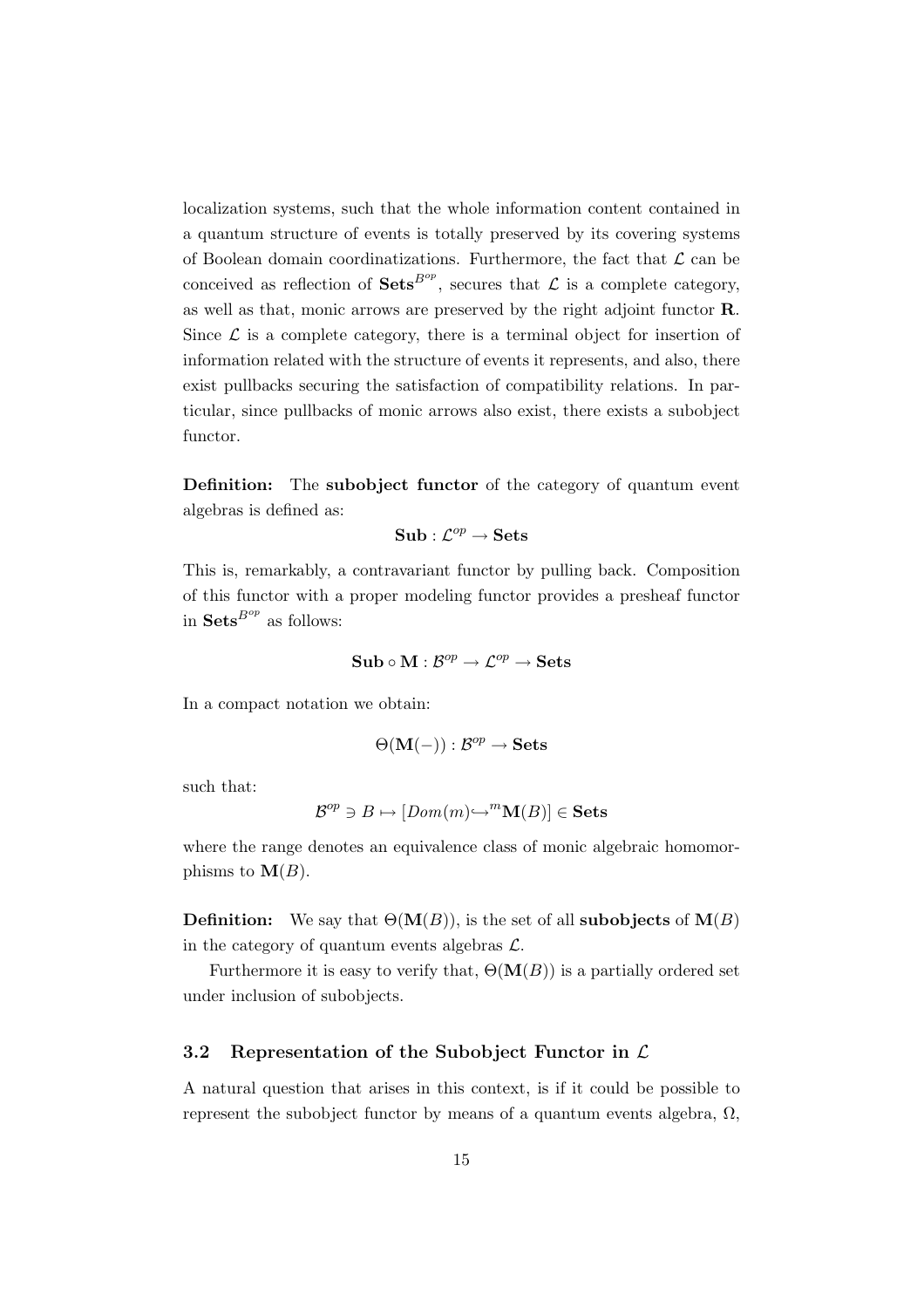that is an object of  $\mathcal{L}$ , which would play the role of a classifying object in  $\mathcal{L}$ . The representation of the subobject functor in  $\mathcal{L}$ , is significant from a physical perspective, since it would allow to associate the concrete classifying object  $\Omega$ , with the functioning of a truth values object, in a sense similar to the role played by the two-valued Boolean object  $2 := \{0, 1\}$ , in characterization of the logic of propositions referring to the behavior of classical systems. In that case, subobjects of a quantum events algebra should be characterized in terms of characteristic functions, that take values, not in 2, but precisely, in the truth values object  $\Omega$  in  $\mathcal L$ . Most importantly, in that case the category of quantum events algebras  $\mathcal{L}$ , is endowed with a subobject classifier, defined categorically as follows:

Definition: The subobject classifier of the category of quantum events algebras is a universal monic quantum homomorphism,

$$
T:=\mathit{True}: 1 \hookrightarrow \Omega
$$

such that, to every monic arrow,  $m: K \hookrightarrow L$  in  $\mathcal{L}$ , there is a unique characteristic arrow  $\phi_m$ , which, with the given monic arrow m, forms a pullback diagram



This is equivalent to saying that every subobject of  $L$  in  $\mathcal{L}$ , is uniquely a pullback of the universal monic T.

Subobject Representation Theorem: The subobject functor can be represented in the category of quantum event algebras,  $\mathcal{L}$ , iff there exists a classifying object  $\Omega$  in  $\mathcal{L}$ , that is, iff there exists an isomorphism for each Boolean domain object of the model category, as follows:

$$
\Theta(\mathbf{M}(-)) \simeq \mathbf{R}(\Omega) := Hom_{\mathcal{L}}(\mathbf{M}(-), \Omega)
$$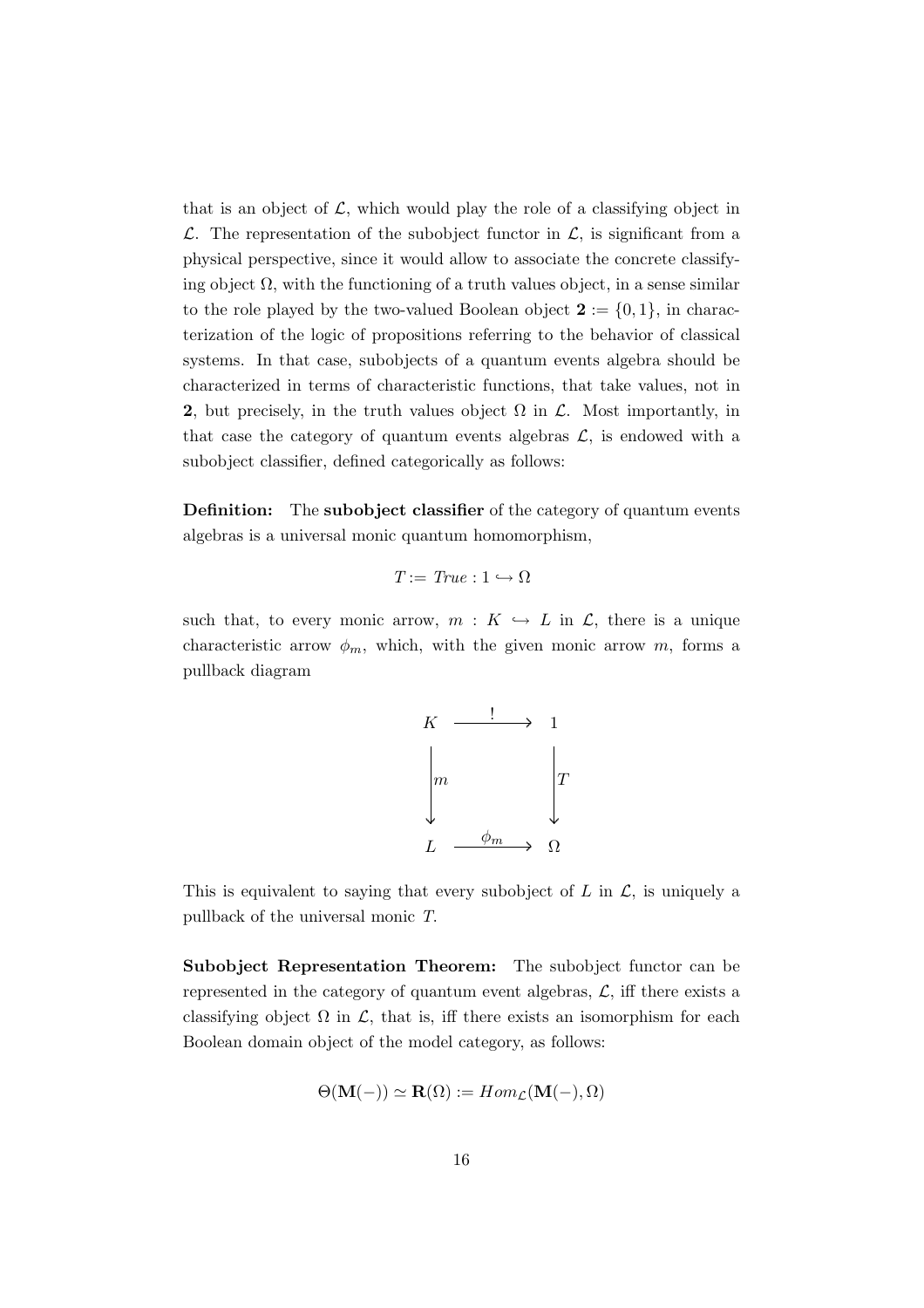**Proof:** We have seen previously, that the counit of the adjunction, for each quantum event algebra object  $L$  of  $\mathcal{L}$ , is

$$
\epsilon_L: \mathbf{LR}(L) \longrightarrow L
$$

 $\epsilon_L$ , being a a quantum algebraic isomorphism, guarantees a full and faithful representation of a quantum event algebra in terms of a covering or localization system consisting of Boolean domain coordinatizations via the action of a proper modeling functor. From the other side, we have seen that for any presheaf  $P \in \mathbf{Sets}^{B^{op}}$ , the unit is defined as

$$
\delta_{\mathbf{P}}:\mathbf{P}\longrightarrow\mathbf{RLP}
$$

It is easy to see that if we consider as  $\mathbf{P} \in \mathbf{Sets}^{B^{op}}$ , the subobject functor  $\Theta(\mathbf{M}(-))$  we obtain the following arrow:

$$
\delta_{\Theta(\mathbf{M}(-))}:\Theta(\mathbf{M}(-))\longrightarrow \mathbf{RL}\Theta(\mathbf{M}(-))
$$

or equivalently:

$$
\delta_{\Theta(\mathbf{M}(-))}:\Theta(\mathbf{M}(-))\!\longrightarrow\!Hom_{\mathcal{L}}(\mathbf{M}(-),\mathbf{L}\Theta(\mathbf{M}(-))
$$

Hence, by inspecting the unit of the adjunction arrow  $\delta_{\Theta(M(-))}$ , we conclude that the subobject functor becomes representable in the category of quantum events algebras if we, equivalently, prove the following:

Subobject Unit Theorem: Given that the counit of the Boolean-quantum adjunction is an isomorphism, if the unit  $\delta_{\Theta(M(-))}$  is also an isomorphism, then the subobject functor becomes representable in  $\mathcal{L}$ , by the quantum events algebra classifying object  $\Omega$ , characterized explicitly as,  $\Omega := \mathbf{L}\Theta(\mathbf{M}(-))$ , and thus, the category of quantum events algebras  $\mathcal L$  is endowed with a subobject classifier, that functions as a quantum truth values object in  $\mathcal{L}$ . The inverse of the theorem also obviously holds.

**Proof:** Firstly, it is easy to notice that, in case, the unit  $\delta_{\Theta(M(-))}$  is an isomorphism, then the classifying quantum event algebra  $\Omega$ , is constructed by application of the left adjoint functor, that is, as the colimit taken in the category of elements of the modeled subobject functor, according to:

$$
\Omega := \mathbf{L}\Theta(\mathbf{M}(-))
$$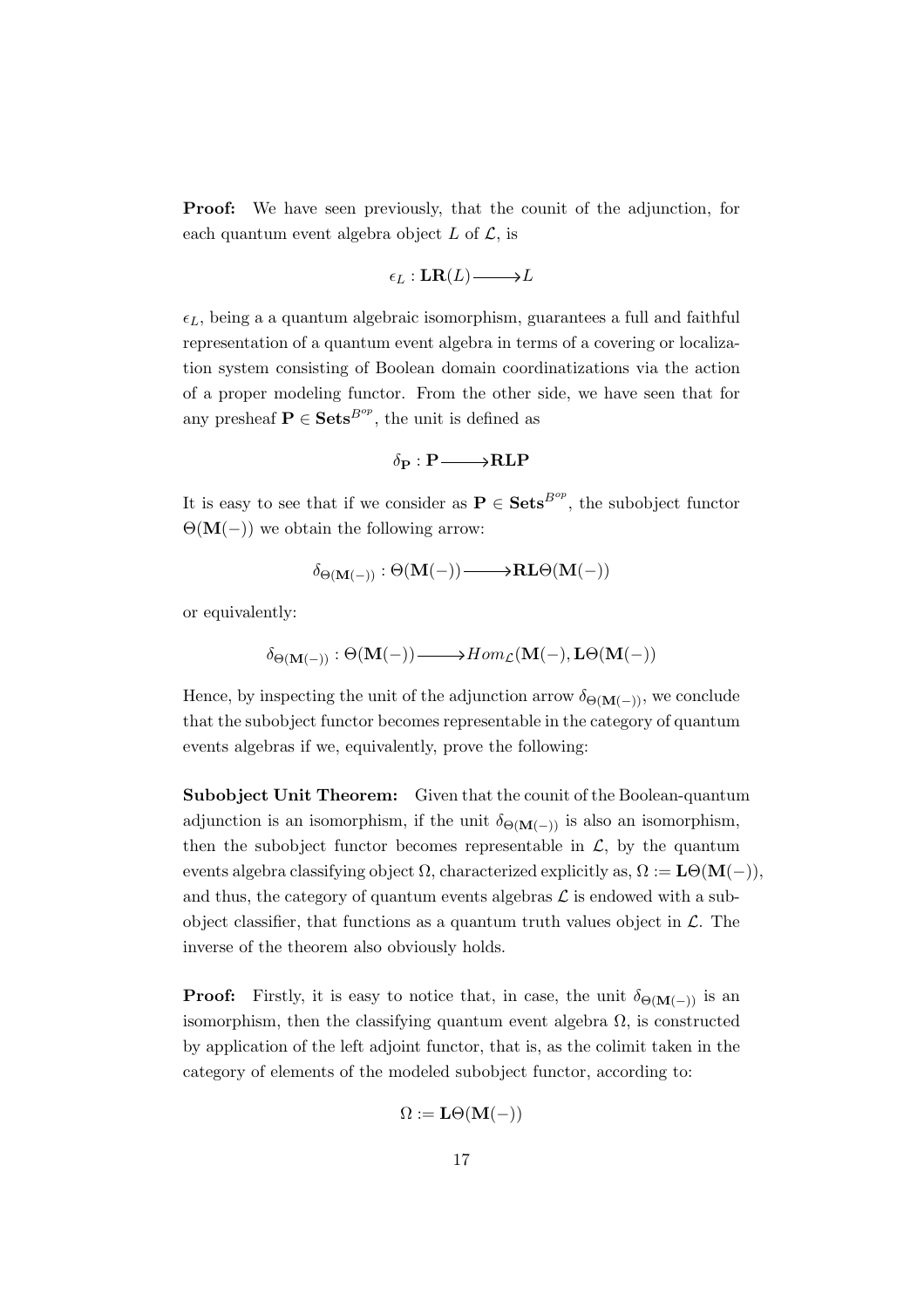We may verify the above immediately, by realizing that if the unit  $\delta_{\Theta(M(-))}$ is an isomorphism, then;

$$
\Omega := \mathbf{L}\Theta(\mathbf{M}(-)) \simeq \mathbf{L}[\mathbf{R}\mathbf{L}\Theta(\mathbf{M}(-))] \simeq \mathbf{L}\mathbf{R}\Omega
$$

is precisely an expression of the counit isomorphism for the quantum event algebra Ω.

Next, we will show explicitly that, if the unit  $\delta_{\Theta(M(-))}$  is an isomorphism, the category of quantum events algebras  $\mathcal L$  is endowed with a subobject classifier, that functions as a quantum truth values object in  $\mathcal{L}$ . For this purpose, we consider a monic quantum homomorphism  $l : K \hookrightarrow L$ , denoting a subobject of  $L$ , in  $\mathcal{L}$ , and subsequently, we define a natural transformation in  $\operatorname{\bf Sets}^{B^{op}}$ :

$$
\Phi_l : \mathbf{R}(L) \to \Theta(\mathbf{M}(-))
$$

specified for each Boolean event algebra  $B$ , in  $\beta$  by:

$$
[\Phi_l]_B : \mathbf{R}(L)(B) \to \Theta(\mathbf{M}(B))
$$

such that for an element e in  $\mathbf{R}(L)(B)$ , we have:

$$
[\Phi_l]_B(e) := l * e
$$

where the monic arrow  $l * e$ , denotes the pullback of l along e in  $\mathcal{L}$ , as in the following diagram:



Furthermore, if we take into account the subobjects of the terminal object 1 in  $\mathcal{L}$ , denoted by the uniquely defined monic quantum algebraic homomorphisms  $\kappa : K \hookrightarrow 1$ , we may define a natural transformation in **Sets**<sup>Bop</sup>:

$$
\Upsilon: \mathbf{R}(1) \to \Theta(\mathbf{M}(-))
$$

specified for each Boolean event algebra  $B$ , in  $\beta$  by:

$$
[\Upsilon]_B : \mathbf{R}(1)(B) \to \Theta(\mathbf{M}(B))
$$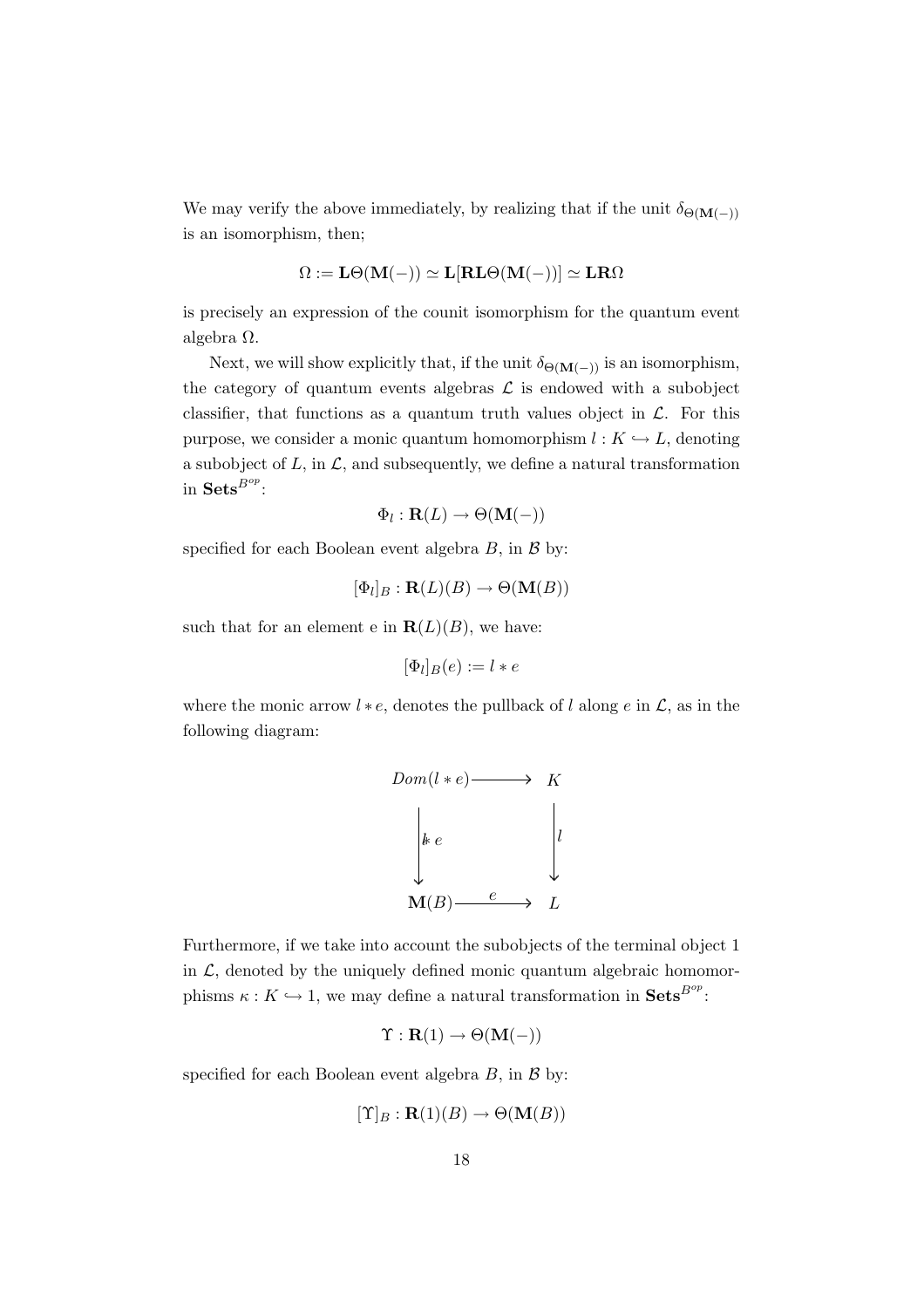such that for the unique element  $\alpha(B)$  in  $\mathbf{R}(1)(B)$ , we have:

$$
[\Upsilon]_B(\alpha(B)) := id_{\mathbf{M}(B)}
$$

At a next stage, we may combine the natural transformations, defined previously, in order to obtain, for each monic quantum algebraic homomorphism  $l: K \hookrightarrow L$ , the following commutative diagram in  $Sets^{B^{op}}$ , that by construction is a pullback as it can be easily seen.



Moreover we consider the arrows obtained by composing, the arrows  $[\Phi_l]$ and [ $\Upsilon$ ], with the unit isomorphism  $\delta_{\Theta(M(-))}$  as follows:

$$
\delta_{\Theta(\mathbf{M}(-))} \circ \Phi_l : \mathbf{R}(L) \to \Theta(\mathbf{M}(-)) \to \mathbf{R}(\Omega)
$$

$$
\delta_{\Theta(\mathbf{M}(-))} \circ \Upsilon : \mathbf{R}(1) \to \Theta(\mathbf{M}(-)) \to \mathbf{R}(\Omega)
$$

Concerning the latter composite arrow, we may define:

$$
\mathbf{R}(T) := \delta_{\Theta(\mathbf{M}(-))} \circ \Upsilon : \mathbf{R}(1) \hookrightarrow \mathbf{R}(\Omega)
$$

and using the fact that the right adjoint functor is full and faithful, by the counit isomorphism, we obtain a uniquely defined monic quantum homomorphism

$$
T:=true:1\hookrightarrow \Omega
$$

The previous pullback diagram, together with the composite arrows  $\delta_{\Theta(M(-))} \circ \Phi_l$ ,  $\delta_{\Theta(M(-))} \circ \Upsilon$ , facilitate the immediate verification of the claim, as follows: We wish to show that, if the unit of the adjunction  $\delta_{\Theta(M(-))}$  is an isomorphism, then

$$
\text{Sub}(L) \simeq Hom_L(L, \Omega)
$$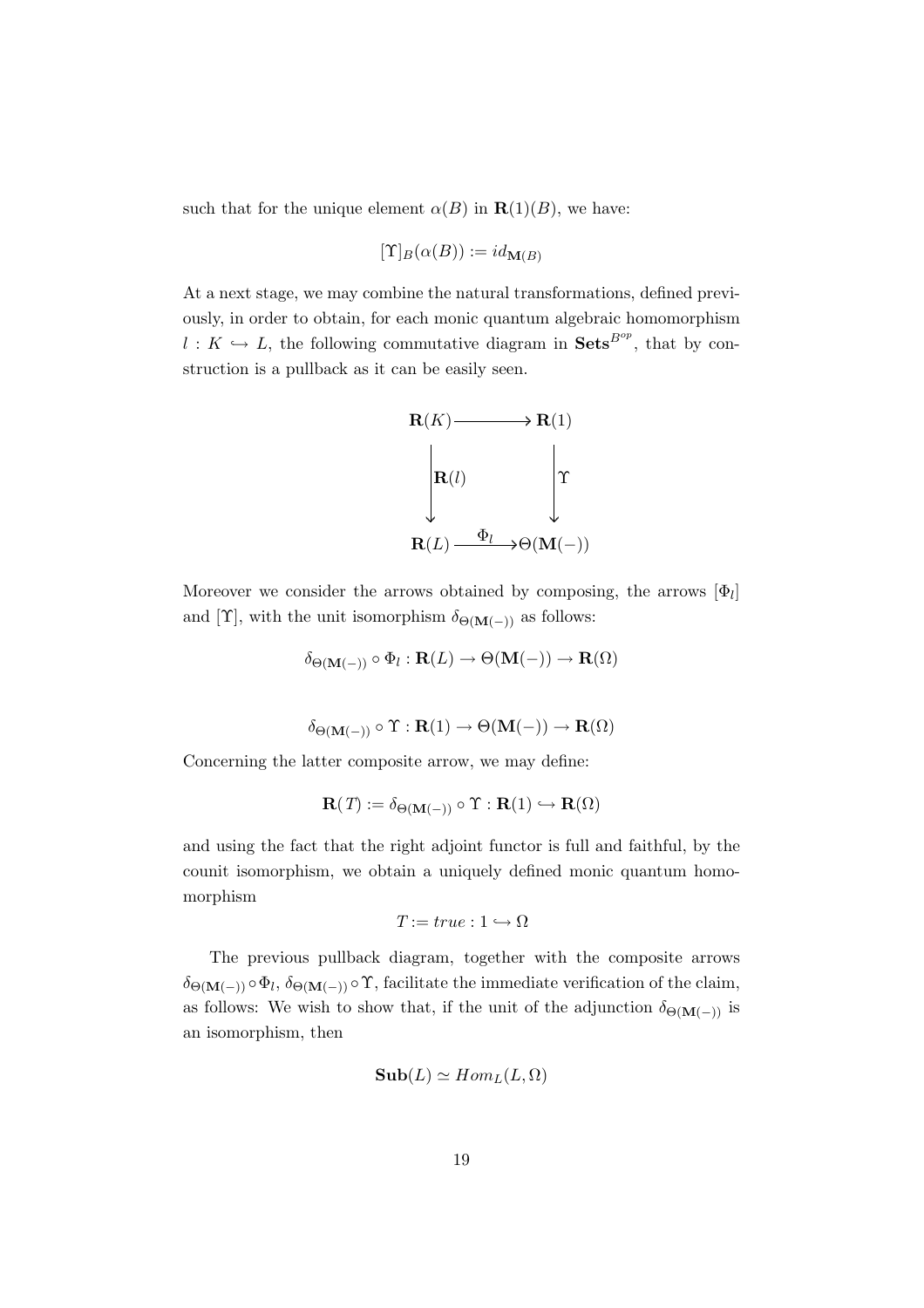such that that the category of quantum event algebras  $\mathcal L$  is endowed with a subobject classifier. So we define a map

$$
\varpi_L : \mathbf{Sub}(L) \to Hom_L(L, \Omega)
$$

such that the element e of the range, defined by:

$$
\mathbf{Sub}(L) \ni l \mapsto [e: L \to \Omega]
$$

is specified by the requirement:

$$
\mathbf{R}(e) = \delta_{\Theta(\mathbf{M}(-))} \circ \Phi_l : \mathbf{R}(L) \to \mathbf{R}(\Omega)
$$

Hence, for the subobject l of L, in L, and the element e of  $Hom_L(L, \Omega)$ , with  $e = \varpi_L(l)$ , we obtain the following pullback diagram in  $\textbf{Sets}^{B^{op}}$ ,



Using again the argument of the counit isomorphism, that specifies the right adjoint as a full and faithful functor, we obtain a pullback diagram in  $\mathcal{L}$ :



Moreover, it is straightforward to show that,  $\varpi_L : \mathbf{Sub}(L) \to Hom_L(L, \Omega)$ is 1-1 and epi. Thus, we have verified that, if the unit  $\delta_{\Theta(M(-))}$  is an isomorphism, then the category of quantum events algebras,  $\mathcal{L}$ , is endowed with a subobject classifier, according to the above pullback diagram. Precisely stated, the subobject classifier in  $\mathcal{L}$ , is specified by the monic quantum algebraic homomorphism  $T := True : 1 \hookrightarrow \Omega$ , such that,  $\mathbf{R}(T) := \delta_{\Theta(\mathbf{M}(-))} \circ \Upsilon$ . It is easy to notice that the inverse obviously holds. As a consequence we conclude that the diagram below;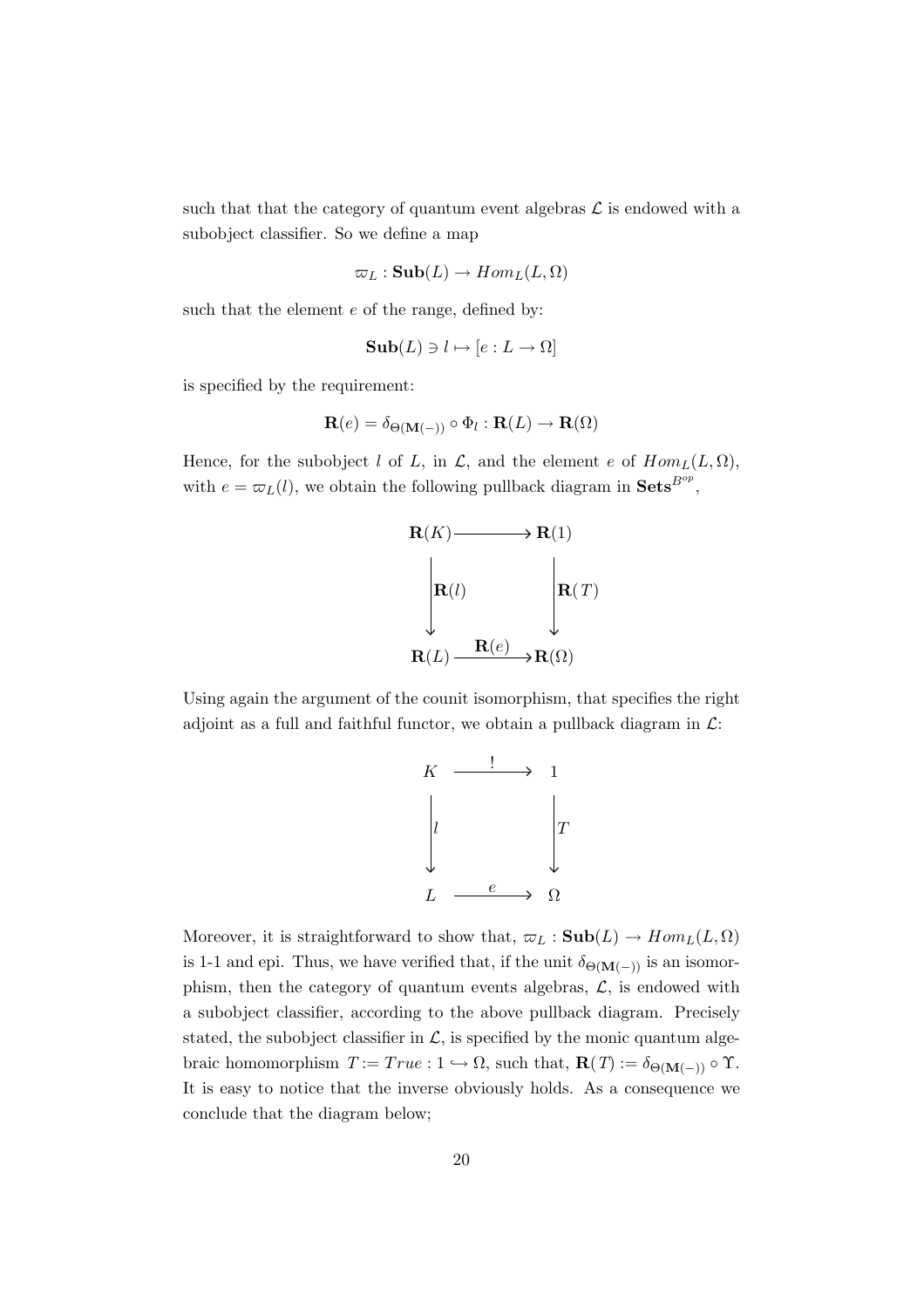

is a pullback square for each quantum algebraic homomorphism

$$
\varpi_{\mathbf{M}(B)}(\lambda) = \zeta : \mathbf{M}(B) \to \mathbf{L}\Theta(\mathbf{M}(-))
$$

from a Boolean domain modelled object, such that  $\lambda$  is a subobject of  $\mathbf{M}(B)$ . It is important to notice, that in this case:

$$
\varpi_{\mathbf{M}(B)}(\lambda) = \delta_{\Theta(\mathbf{M}(B))}(\lambda)
$$

and since this holds for arbitrary subobject  $\lambda$  of  $\mathbf{M}(B)$ , we have

$$
\varpi_{\mathbf{M}(B)} = \delta_{\Theta(\mathbf{M}(B))}
$$

The above completes the proof of the theorem.

It is instructive to remark the significance of the subobject representation theorem, in relationship with the notion of quantum sets. This notion can acquire a precise meaning in the present framework, if we remind the analogy with classical sets. We notice that classical sets are specified by the rule which states that the subsets of any set are represented as characteristic functions into 2. By analogy, we may say that quantum sets admit a specification by the rule according to which, the subsets of a quantum set are represented as characteristic arrows in the quantum truth values object Ω. We may easily associate a quantum set, specified as above, by the colimit in the category of elements of a presheaf of local spaces, where each local space is the representation of a Boolean event algebra using Stone's representation theorem, as has already been explained in Section 2.2.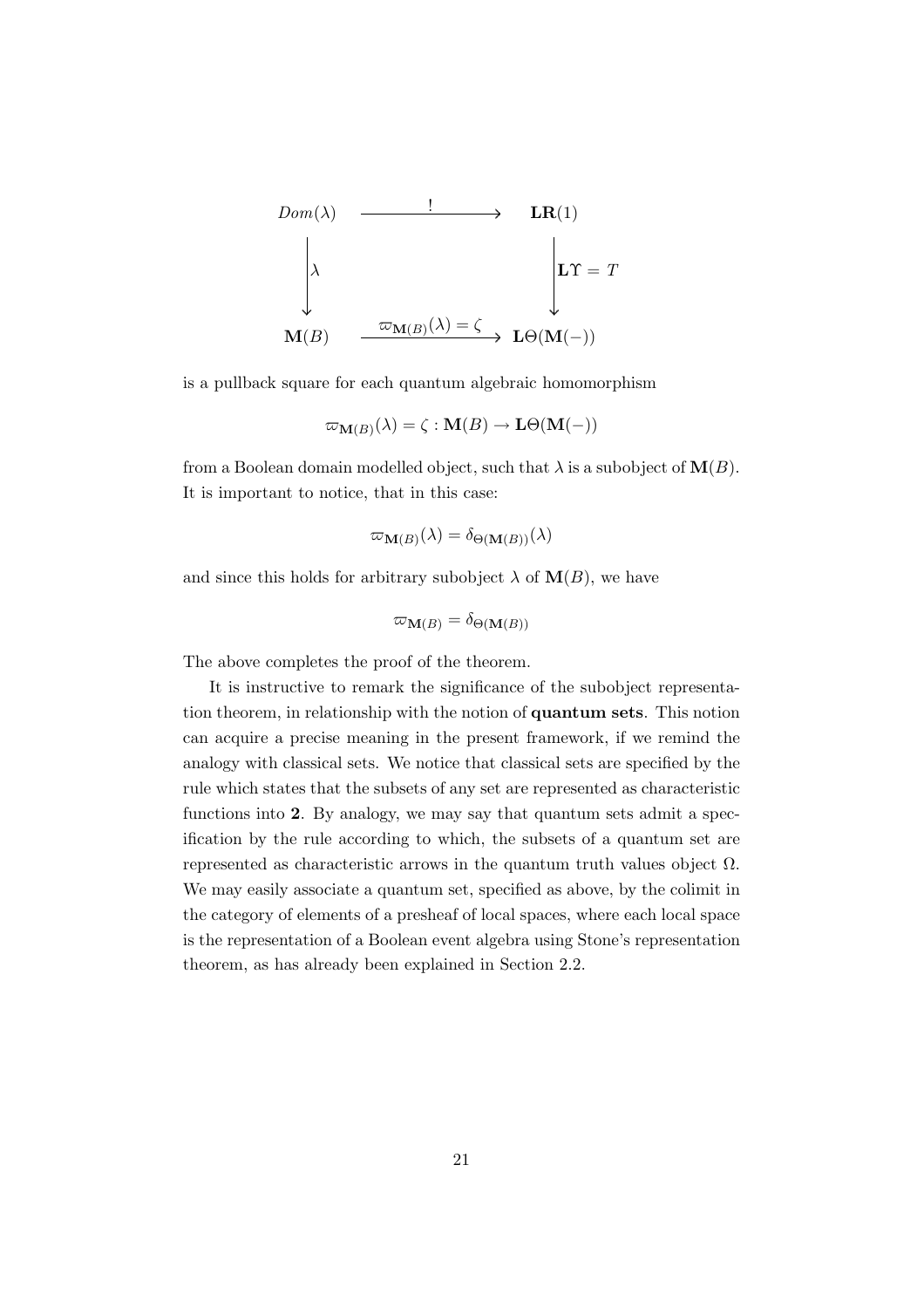# 4 Tensor Product Representation of the Quantum Subobject Classifier

#### 4.1 Quantum Truth Values Representation

The quantum truth values object  $\Omega$ , has been characterized as  $\Omega = \mathbf{L}\Theta(\mathbf{M}(-))$ , that is, as the colimit taken in the category of elements of the modeled subobject functor. In what follows, we are going to exploit the categorical construction of the colimit defined above, as a coequalizer of a coproduct. For this purpose, it is necessary to consider the category of elements of  $\Theta(\mathbf{M}(-))$ , denoted by  $\int (\mathbf{\Theta}(\mathbf{M}(-)), \mathcal{B})$ . Its objects are all pairs  $(B, \varphi_{\mathbf{M}(B)})$ , where  $\varphi_{\mathbf{M}(B)}$  is a subobject of  $\mathbf{M}(B)$ , that is, a monic quantum homomorphism in  $\mathbf{M}(B)$ . The morphisms of the category of elements of  $\Theta(\mathbf{M}(-))$ are given by the arrows  $(\acute{B}, \phi_{\mathbf{M}(\acute{B})}) \longrightarrow (B, \varphi_{\mathbf{M}(B)})$ , namely they are those morphisms  $u : \acute{B} \longrightarrow B$  of B for which  $\varphi_{\mathbf{M}(B)} * u = \phi_{\mathbf{M}(B)}$ , where  $\varphi_{\mathbf{M}(B)} * u$ denotes the pullback of the subobject of  $\mathbf{M}(\acute{B}), \varphi_{\mathbf{M}(B)}$ , along u.

Tensor Product Representation Theorem: The quantum truth values object  $\Omega$ , given by the colimit in the category of elements of the modeled subobject functor,  $\Omega = \text{LO}(\text{M}(-))$ , admits the following coequalizer representation in tensor product form:

$$
\underline{\Pi}_{v:\acute{B}\rightarrow B}\mathbf{M}(\acute{B})\xrightarrow{\zeta}\underline{\Pi}_{(B,\varphi_{\mathbf{M}(B)}))}\mathbf{M}(B)\xrightarrow{\chi}\Theta(\mathbf{M}(-))\otimes_{\mathcal{B}}\mathbf{M}
$$

In the diagram above the second coproduct is over all the objects  $(B, \varphi_{\mathbf{M}(B)})$ with  $\varphi_{\mathbf{M}(B)} \in \Theta(\mathbf{M}(B))$  of the category of elements, while the first coproduct is over all the maps  $v : (\acute{B}, \phi_{\mathbf{M}(\acute{B})}) \longrightarrow (B, \varphi_{\mathbf{M}(B)})$  of that category, so that  $v : \acute{B} \longrightarrow B$  and the condition  $\varphi_{\mathbf{M}(B)} * u = \phi_{\mathbf{M}(B)}$  is satisfied.

The proof of the theorem above, makes use of standard category theoretical arguments, regarding the representation of a colimit as a coequalizer of coproduct [5]. For physical purposes, it is essential to describe the truth values of  $\Omega = \Theta(M(-))\otimes_{\mathcal{B}} M$  explicitly, and then, demonstrate how they can be used for valuations of propositions in typical quantum measurement situations.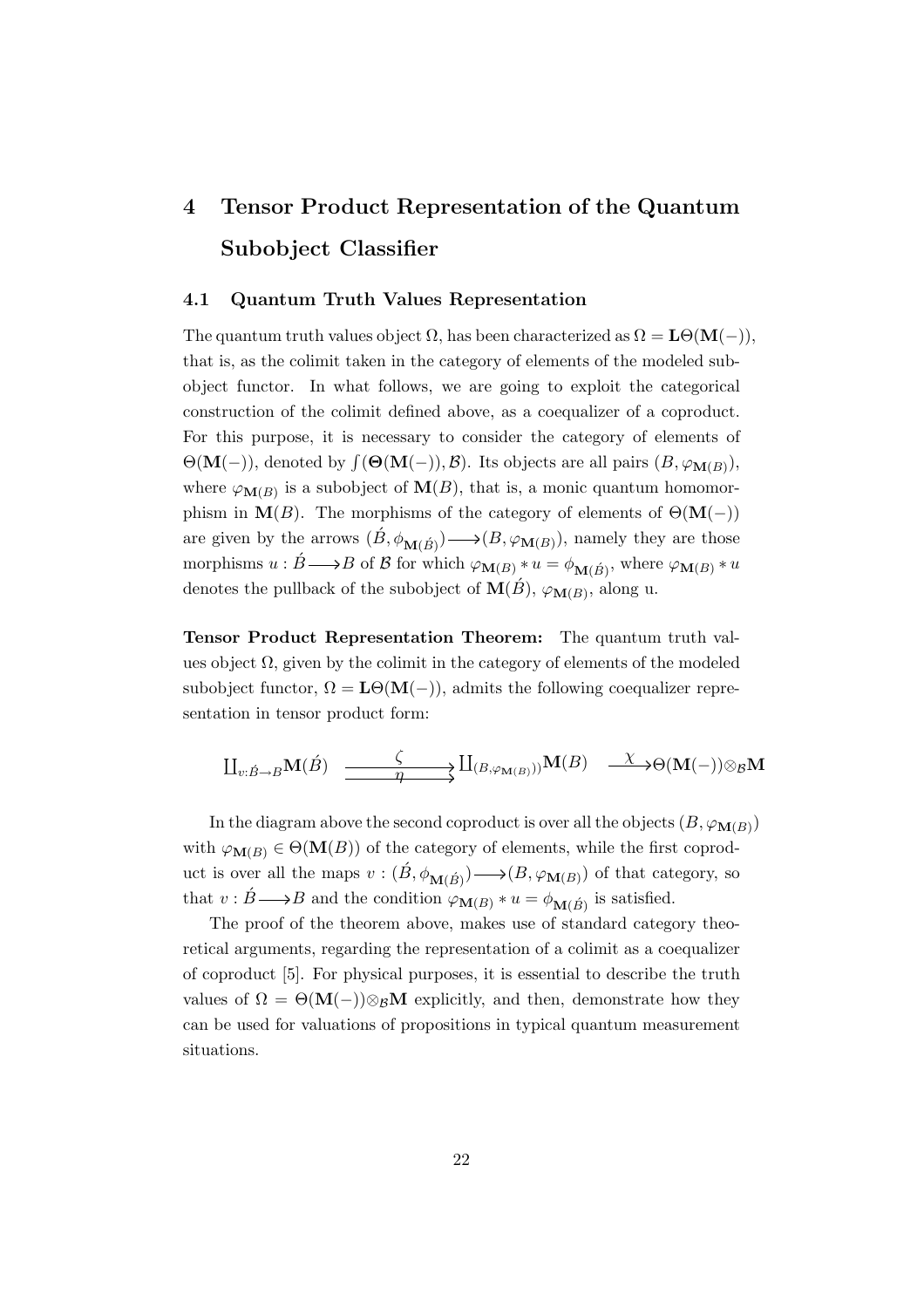Quantum Truth Values Theorem: The quantum truth values in  $\Omega$ admit a tensor product representation in the following form:

$$
[\delta_{\Theta(\mathbf{M}(B))}]^{\varphi_{\mathbf{M}(B)}}(b)=\varphi_{\mathbf{M}(B)}\otimes b
$$

where

$$
[\varphi_{\mathbf{M}(B)} * v] \otimes \acute{b} = \varphi_{\mathbf{M}(B)} \otimes v(\acute{b}), \quad \varphi_{\mathbf{M}(B)} \in \Theta(\mathbf{M}(B), \acute{b} \in \mathbf{M}(\acute{B}), v : \acute{B} \to B, v(\acute{b}) = b
$$

and a Boolean cover of the truth values object in a localization system, using the unit of the adjunction, is expressed as:

$$
\delta_{\Theta(\mathbf{M}(B))}(\varphi_{\mathbf{M}(B)}) = [\delta_{\Theta(\mathbf{M}(B))}]^{\varphi_{\mathbf{M}(B)}}
$$

**Proof:** First of all, it is essential to prove that, the set  $\Theta(\mathbf{M}(-))\otimes_{\mathcal{B}}\mathbf{M}$ endowed with the relevant structure, is actually a quantum event algebra, for every  $B$  in  $\beta$ , so that, its elements can be interpreted as quantum truth values.

According to the coequalizer representation of the colimit established previously, if we consider its interpretation in the category of Sets, the coproduct  $\amalg_{\varphi_{\mathbf{M}(B)}} \mathbf{M}(B)$  is a coproduct of sets, which is equivalent to the product  $\Theta(\mathbf{M}(B)) \times \mathbf{M}(B)$  for  $B \in \mathcal{B}$ . The coequalizer is thus the definition of the tensor product  $\Theta(\mathbf{M}(-)) \otimes A$  of the set valued functors:

$$
\Theta(\mathbf{M}(-)) : \mathcal{B}^{op} \longrightarrow \mathbf{Sets}, \qquad \mathbf{M} : \mathcal{B} \longrightarrow \mathbf{Sets}
$$
  

$$
\amalg_{B, \vec{B}} \Theta(\mathbf{M}(B)) \times Hom(\vec{B}, B) \times \mathbf{M}(\vec{B}) \xrightarrow[\text{def}]{\text{def}} \frac{\zeta}{\longrightarrow}
$$
  

$$
\xrightarrow[\text{def}]]{} \coprod_{B} \Theta(\mathbf{M}(B)) \times \mathbf{M}(B) \xrightarrow{\chi} \Theta(\mathbf{M}(-)) \otimes \mathbf{M}(B)
$$

According to the preceding diagram for elements  $\varphi_{\mathbf{M}(B)} \in \Theta(\mathbf{M}(B)), v$ :  $\acute{B} \rightarrow B$  and  $\acute{q} \in M(\acute{B})$  the following equations hold:

$$
\zeta(\varphi_{\mathbf{M}(B)}, v, \acute{q}) = (\varphi_{\mathbf{M}(B)} * v, \acute{q}), \qquad \eta(\varphi_{\mathbf{M}(B)}, v, \acute{q}) = (\varphi_{\mathbf{M}(B)}, v(\acute{q}))
$$

symmetric in  $\Theta(\mathbf{M}(B))$  and M. Hence the elements of the set  $\Theta(\mathbf{M}(B))\otimes_{\mathcal{B}}\mathbf{M}$ are all of the form  $\chi(\varphi_{\mathbf{M}(B)})$ , q). This element can be written as

$$
\chi(\varphi_{\mathbf{M}(B)}), q) = \varphi_{\mathbf{M}(B)} \otimes q, \quad \varphi_{\mathbf{M}(B)} \in \Theta(\mathbf{M}(B)), q \in \mathbf{M}(B)
$$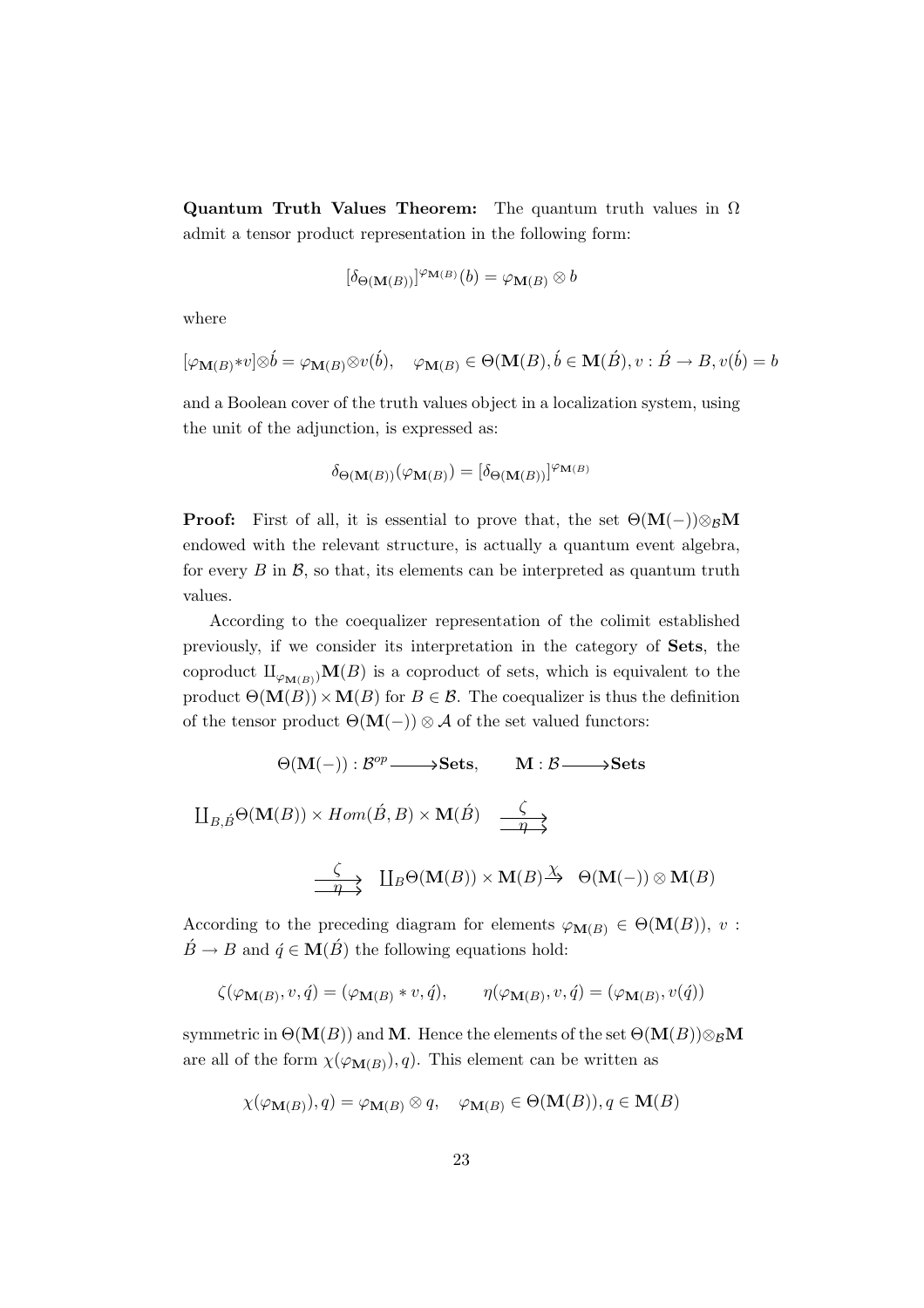Thus if we take into account the definitions of  $\zeta$  and  $\eta$  above, we obtain

$$
[\varphi_{\mathbf{M}(B)} * v] \otimes \acute{q} = \varphi_{\mathbf{M}(B)} \otimes v(\acute{q}), \quad \varphi_{\mathbf{M}(B)} \in \Theta(\mathbf{M}(B), \acute{q} \in \mathbf{M}(\acute{B}), v : \acute{B} \longrightarrow B
$$

We conclude that the set  $\Theta(\mathbf{M}(B))\otimes_{\mathcal{B}}\mathbf{M}$  is actually the quotient of the set  $\amalg_B\Theta(\mathbf{M}(B)) \times \mathbf{M}(B)$  by the equivalence relation generated by the above equations. Furthermore, if we define:

$$
[\varphi_{\mathbf{M}(B)} * v] = \phi_{\mathbf{M}(\acute{B})}
$$

$$
v(\acute{q}) = q
$$

where  $\phi_{\mathbf{M}(\acute{B})}$  is a subobject of  $\mathbf{M}(\acute{B})$  and  $q\in\mathbf{M}(B),$  we obtain the equations:

$$
\phi_{\mathbf{M}(\acute{B})}\otimes\acute{q}=\varphi_{\mathbf{M}(B)}\otimes q
$$

At a next stage, since pullbacks exist in  $\mathcal L$ , we may consider the arrows  $h : M(D) \to M(B)$  and  $\hat{h} : M(D) \to M(\hat{B})$  and the following pullback diagram in  $\mathcal{L}$ :



such that the relations that follow are satisfied:  $h(d) = q$ ,  $\hat{h}(d) = \hat{q}$  and  $\varphi_{\mathbf{M}(B)} \otimes h = \phi_{\mathbf{M}(\check{B})} \otimes \check{h}$ . Then we obtain:

 $\varphi_{{\bf M}(B)}\otimes q=\varphi_{{\bf M}(B)}\otimes h(d)=[\varphi_{{\bf M}(B)}*h]\otimes d=[\phi_{{\bf M}(B)}*\hat{h}]\otimes d=\phi_{{\bf M}(B)}\otimes \hat{h}(d)=\phi_{{\bf M}(B)}\otimes \hat{q}$ 

We may further define:

$$
\varphi_{\mathbf{M}(B)} * h = \phi_{\mathbf{M}(\acute{B})} * \acute{h} = \varepsilon_{\mathbf{M}(D)}
$$

Then, it is obvious that:

$$
\varphi_{\mathbf{M}(B)} \otimes q = \varepsilon_{\mathbf{M}(D)} \otimes d
$$

$$
\phi_{\mathbf{M}(B)} \otimes \acute{q} = \varepsilon_{\mathbf{M}(D)} \otimes d
$$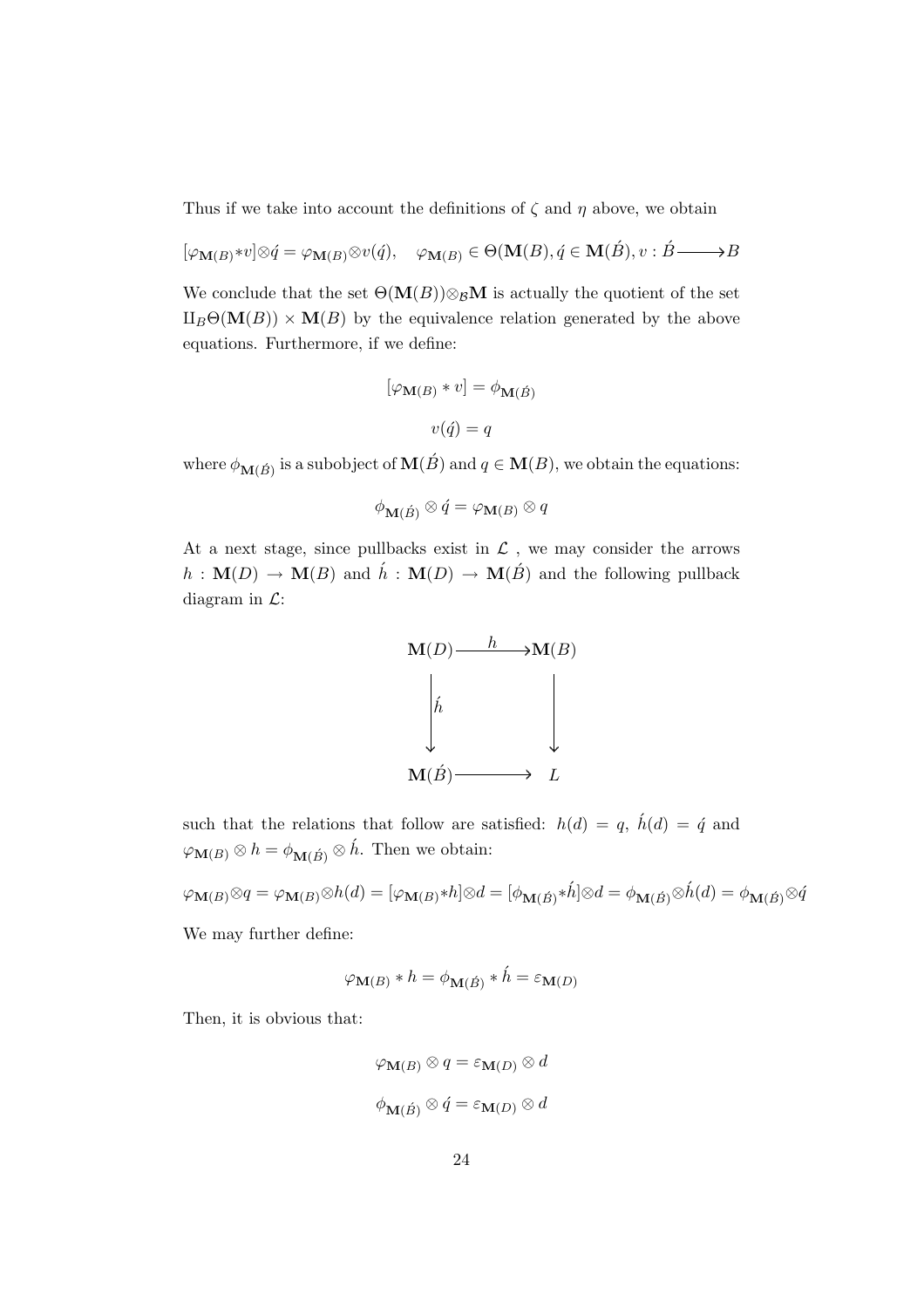It is then evident that we may define a partial order on the set  $\Theta(\mathbf{M}(B))\otimes_{\mathcal{B}}\mathbf{M}$ as follows:

$$
\varphi_{\mathbf{M}(B)} \otimes b \leq \varrho_{\mathbf{M}(C)} \otimes c
$$

iff there exist quantum algebraic homomorphisms  $\beta : M(D) \to M(B)$  and  $\gamma : \mathbf{M}(D) \to \mathbf{M}(C)$ , and some  $d_1, d_2$  in  $\mathbf{M}(D)$ , such that:  $\beta(d_1) = b$ ,  $\gamma(d_2) = c$ , and  $\varphi_{\mathbf{M}(B)} * \beta = \varrho_{\mathbf{M}(C)} * \gamma = \varepsilon_{\mathbf{M}(D)}$ . Thus we obtain:

$$
\varphi_{\mathbf{M}(B)} \otimes b = \varepsilon_{\mathbf{M}(D)} \otimes d_1
$$

$$
\varrho_{\mathbf{M}(C)} \otimes c = \varepsilon_{\mathbf{M}(D)} \otimes d_2
$$

We conclude that:

$$
\varphi_{\mathbf{M}(B)} \otimes b \leq \varrho_{\mathbf{M}(C)} \otimes c
$$

iff

$$
\varepsilon_{\mathbf{M}(D)} \otimes d_1 \le \varepsilon_{\mathbf{M}(D)} \otimes d_2 \Longleftrightarrow d_1 \le d_2
$$

The set  $\Theta(\mathbf{M}(B))\otimes_{\mathcal{B}}\mathbf{M}$  may be further endowed with a maximal element which admits the following presentations:

$$
1 = \varepsilon_{\mathbf{M}(Z)} \otimes 1 \qquad \forall \varepsilon_{\mathbf{M}(Z)} \in \Theta(\mathbf{M}(Z))
$$

$$
\mathbf{1} = id_{\mathbf{M}(B)} \otimes b \qquad \forall b \in \mathbf{M}(B)
$$

and an orthocomplementation operator:

$$
[\varepsilon_{\mathbf{M}(Z)}\otimes z]^\star=\varepsilon_{\mathbf{M}(Z)}\otimes z^\star
$$

Then it is easy to verify that the set  $\Theta(\mathbf{M}(-))\otimes_{\mathcal{B}}\mathbf{M}$  endowed with the prescribed operations is actually a quantum event algebra, for every B in B. Consequently, the truth values in  $\Omega$  are represented in the form

$$
[\delta_{\Theta(\mathbf{M}(B))}]^{\varphi_{\mathbf{M}(B)}}(b) = \varphi_{\mathbf{M}(B)} \otimes b
$$

where

$$
[\varphi_{\mathbf{M}(B)} * v] \otimes \acute{b} = \varphi_{\mathbf{M}(B)} \otimes v(\acute{b}), \quad \varphi_{\mathbf{M}(B)} \in \Theta(\mathbf{M}(B), \acute{b} \in \mathbf{M}(\acute{B}), v : \acute{B} \to B, v(\acute{b}) = b
$$

and a Boolean cover of the truth values object in a localization system, using the unit of the adjunction, is expressed as:

$$
\delta_{\Theta(\mathbf{M}(B))}(\varphi_{\mathbf{M}(B)}) = [\delta_{\Theta(\mathbf{M}(B))}]^{\varphi_{\mathbf{M}(B)}}
$$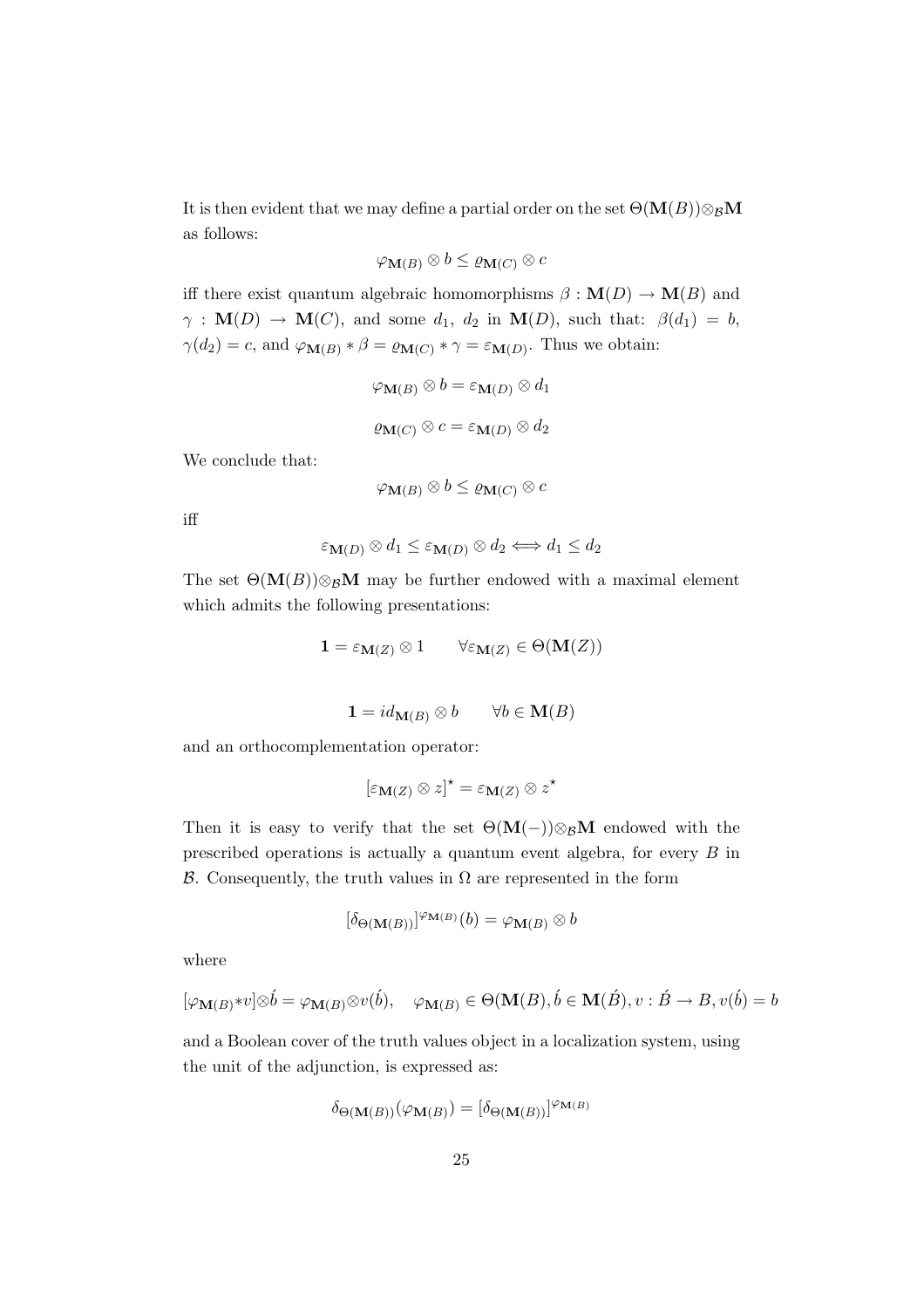#### 4.2 Criterion of Truth in the Quantum Regime

In order to understand the functioning of the quantum truth values object  $\Omega$ in the category of quantum event algebras, we need to establish a criterion of truth, that can be used for valuations of propositions describing quantum events.

First of all, it is necessary to provide a definition of the value true. For this purpose we remind the following:

$$
True : \mathbf{L}R(1) \hookrightarrow \mathbf{L}\Theta(\mathbf{M}(-))
$$

$$
\Upsilon : \mathbf{R}(1) \to \Theta(\mathbf{M}(-))
$$

specified for each Boolean event algebra  $B$ , in  $\beta$  by:

$$
[\Upsilon]_B : \mathbf{R}(1)(B) \to \Theta(\mathbf{M}(B))
$$

such that for the unique element  $\alpha(B)$  in  $\mathbf{R}(1)(B)$ , we have:

 $[\Upsilon]_B(\alpha(B)) := id_{\mathbf{M}(B)}$ 

Then by the commutativity of the diagram below



we may easily conclude that

$$
\mathbf{1} = id_{\mathbf{M}(B)} \otimes b = \text{True}(([\delta_{\mathbf{R}(1)}]^{\alpha(B)})(b)) := \text{true}
$$

Having specified the value *true* of the quantum truth values object  $\Omega$ , we define the notion of truth with respect to the category of quantum event algebras as follows: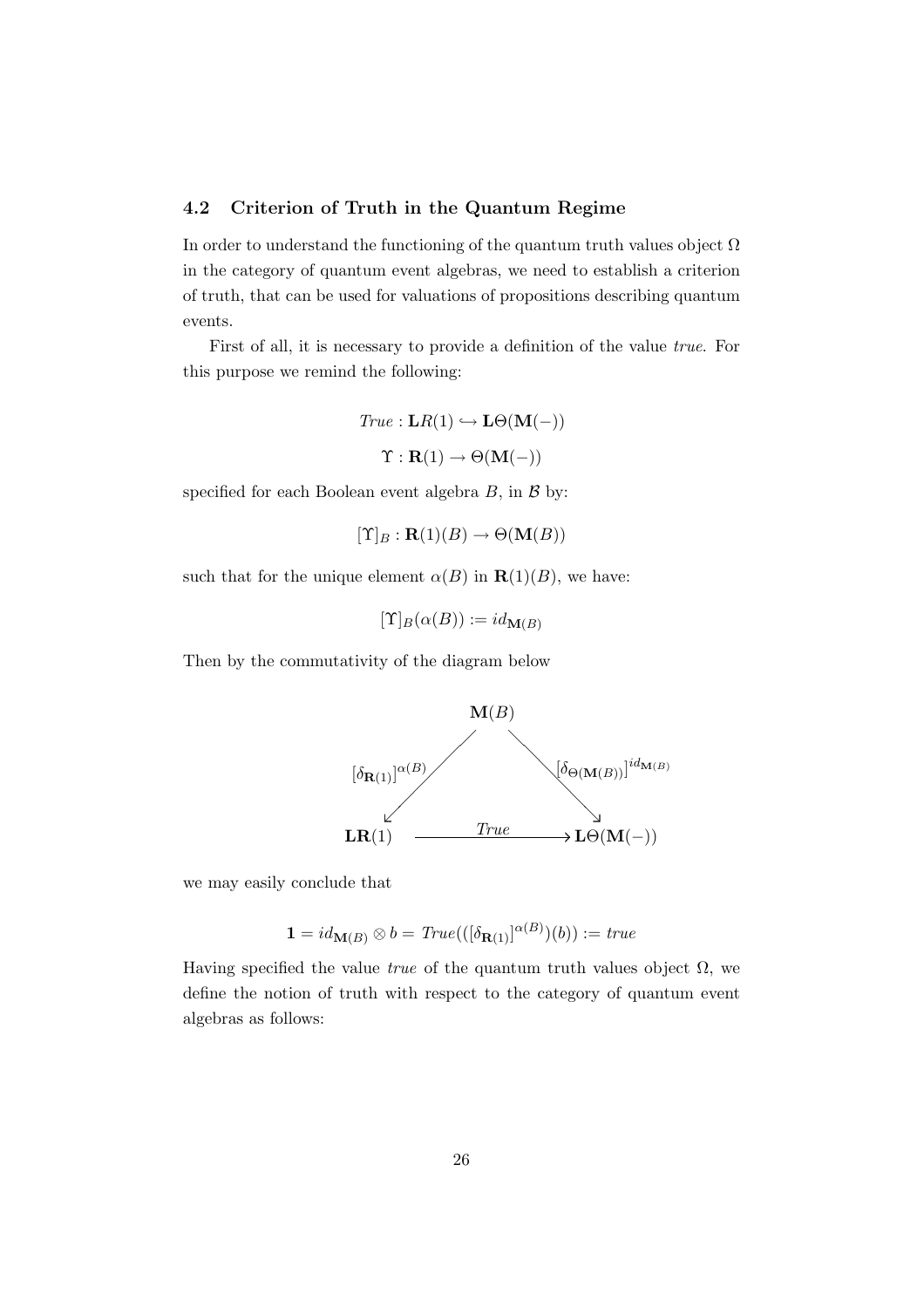Criterion of Truth: The notion of truth with respect to the category of quantum events algebras is specified as follows:

$$
[\delta_{\Theta(\mathbf{M}(B))}]^{\varphi_{\mathbf{M}(B)}}(b) = \varphi_{\mathbf{M}(B)} \otimes b = true \quad \text{iff} \quad b \in Dom(\varphi_{\mathbf{M}(B)})
$$

where

$$
[\varphi_{\mathbf{M}(B)} * v] \otimes \acute{b} = \varphi_{\mathbf{M}(B)} \otimes v(\acute{b}), \quad \varphi_{\mathbf{M}(B)} \in \Theta(\mathbf{M}(B), \acute{b} \in \mathbf{M}(\acute{B}), v : \acute{B} \to B, v(\acute{b}) = b
$$

and a Boolean cover of the truth values object in a localization system, using the unit of the adjunction, is expressed as:

$$
\delta_{\Theta(\mathbf{M}(B))}(\varphi_{\mathbf{M}(B)}) = [\delta_{\Theta(\mathbf{M}(B))}]^{\varphi_{\mathbf{M}(B)}}
$$

Furthermore according to the pullback diagram below,  $\varphi_{\mathbf{A}(B)} = l \star e$ , for a subobject of a quantum event algebra  $l : K \hookrightarrow L$ , and a Boolean domain cover  $e: \mathbf{A}(B) \to L$ .



We conclude that, the characteristic function of a subobject of a quantum event algebra  $l : K \hookrightarrow L$ , is specified as an equivalence class of pullbacks of the subobject along its restrictions on a localization system of compatible Boolean domain covers. In particular, if the Boolean covers are monic morphisms, each pullback is expressed as the intersection of the subobject with the corresponding cover in the Boolean localization system. Moreover, the value  $\mathbf{1} = \text{true}$  in  $\Omega$  is assigned to all those b that belong in  $\text{Dom}(\varphi_{\mathbf{M}(B)})$ according to the pullback diagram above, or equivalently, to all those b, that belong to the restrictions of a subobject of a quantum event algebra along the covers of a localization system of the latter. We emphasize that the specification of the classifying object  $\Omega$ , characterized by the truth values  $[\delta_{\Theta(\mathbf{M}(B))}]^{\varphi_{\mathbf{M}(B)}}(b) = \varphi_{\mathbf{M}(B)} \otimes b$ , implies a localization of truth in the quantum regime, with respect to Boolean points belonging to a covering system of a quantum events algebra.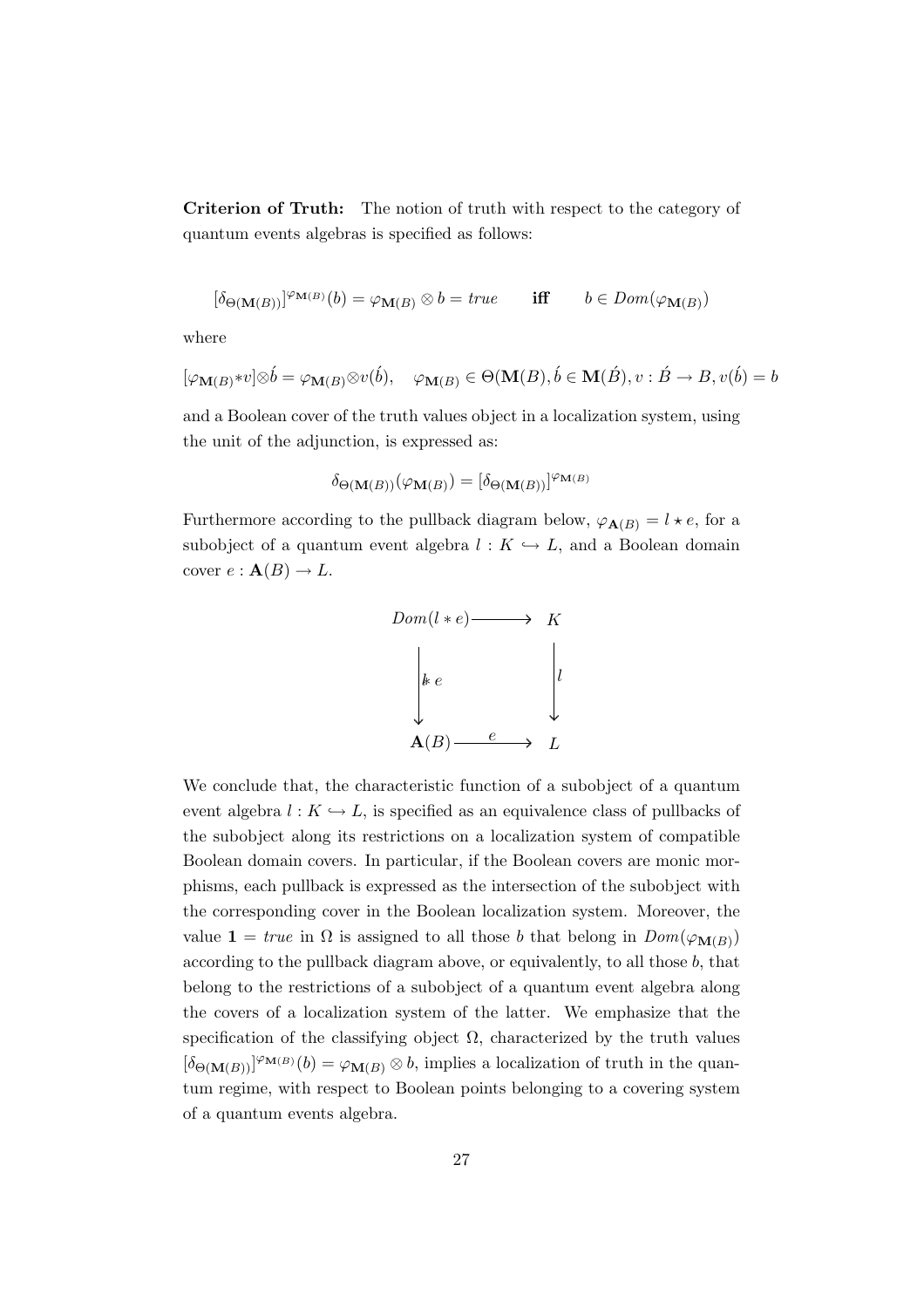Furthermore, we may identify the value  $1 = true$  in  $\Omega$ , with the maximal element of  $\Omega$ , as follows:

$$
1 = \varepsilon_{\mathbf{M}(Z)} \otimes 1 \qquad \forall \varepsilon_{\mathbf{M}(Z)} \in \Theta(\mathbf{M}(Z))
$$

The identity above implies that 1 belongs in  $\varepsilon_{\mathbf{M}(Z)}$ , for all  $\varepsilon_{\mathbf{M}(Z)} \in \Theta(\mathbf{M}(Z)).$ Thus, the quantum truth values can be characterized as equivalence classes of filters of covers in a Boolean localization system, and the maximal value true corresponds to an equivalence class of ultrafilters. Using this observation, it is straightforward to state the truth value criterion, in case of monic covers in a Boolean localization system of a quantum events algebra as follows:

#### Criterion of Truth for Monic Boolean Covers:

$$
[\delta_{\Theta(\mathbf M(C))}]^{\varphi_{\mathbf M(C)}}(c)=\varphi_{\mathbf M(C)}\otimes c=\mathit{true}\qquad\text{iff}\qquad c=\Omega_{B,C}(1)
$$

that is, if and only if, c is in the image of the maximal element in  $\mathbf{M}(B)$ , via the isomorphism pasting map  $\Omega_{B,C}$ , where;

$$
\Omega_{B,\acute{B}}: \rho_{\mathbf{M}(B)}(\mathbf{M}(B)\bigcap\mathbf{M}(\acute{B})) \longrightarrow \rho_{\mathbf{M}(\acute{B})}(\mathbf{M}(B)\bigcap\mathbf{M}(\acute{B}))
$$

according to the pullback diagram below:

$$
\mathbf{M}(B) \cap \mathbf{M}(\acute{B}) \xrightarrow{\varrho_{\mathbf{M}(B)}} \mathbf{M}(B)
$$
\n
$$
\downarrow \qquad \downarrow \qquad \downarrow \qquad \downarrow \downarrow \downarrow
$$
\n
$$
\mathbf{M}(\acute{B}) \xrightarrow{\psi_{\acute{B}}} L
$$

is defined by;

$$
\Omega_{B,\acute{B}} = \rho_{\mathbf{M}(B)} \circ \varrho_{\mathbf{M}(\acute{B})}^{-1}
$$

## 5 Application in Quantum Measurement

The use of the quantum truth values object  $\Omega$ , in conjunction with the language of Boolean reference frames, for valuations of propositions related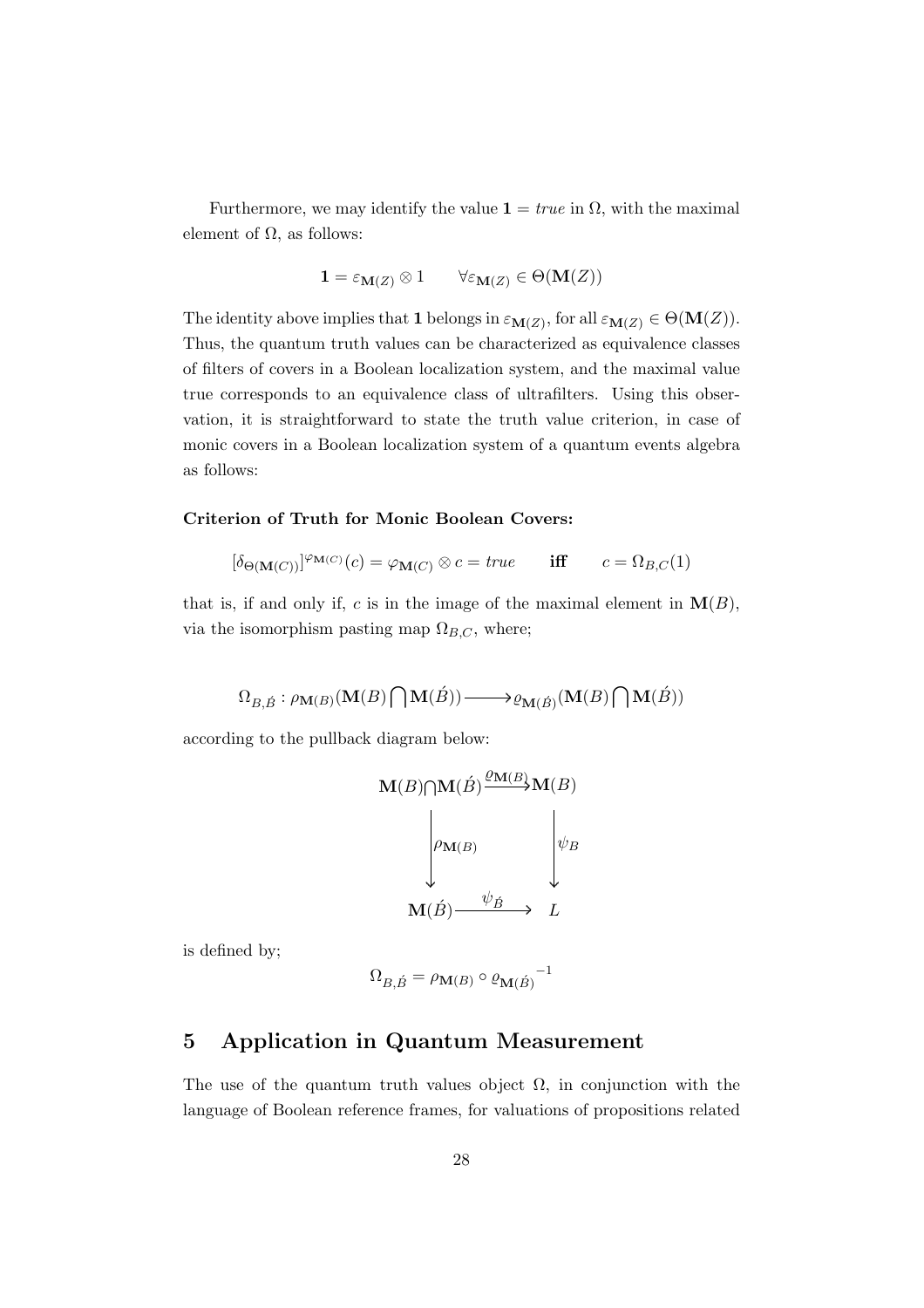with the behavior of quantum systems, provide a powerful formal mechanism capable of resolving the problems associated with the quantum regime of description of reality. The provocative claim that follows from the topostheoretic logical framework developed in the previous Sections, has to do with the realization that the quantum measurement problem, as well as its associated problem of quantum state reduction, are not related with any actual physical mechanism, but on the contrary, are logical consequences of the use of an inappropriate classifying object in the category of quantum event algebras. More concretely, the two elements Boolean algebra 2, used for valuations of propositions related with the behavior of a classical system, cannot be also used for valuations of propositions of quantum systems, because it cannot play the role of a subobject classifier in the category of quantum event algebras, as in the classical case. Thus, the conceptual essence of existence of a quantum truth values object  $\Omega$  in the category of quantum event algebras, as specified concretely in the previous Section, is associated with the fact that  $\Omega$  constitutes the appropriate quantum algebra or quantum logic for valuations of propositions describing the behavior of a quantum system, in correspondence with the classical case, where the two elements Boolean algebra 2 is properly used.

In this sense, propositions associated with the description of the behavior of a quantum system in various contexts of observation, identified by Boolean covers in localization systems of a quantum event algebra, are being properly assigned truth values in  $\Omega$ , by means of:

$$
[\delta_{\Theta(\mathbf{M}(B))}]^{\varphi_{\mathbf{M}(B)}}(b) = \varphi_{\mathbf{M}(B)} \otimes b
$$

where

$$
[\varphi_{{\mathbf{M}}(B)}*v]\otimes \acute{b}=\varphi_{{\mathbf{M}}(B)}\otimes v(\acute{b}),\quad \varphi_{{\mathbf{M}}(B)}\in \Theta({\mathbf{M}}(B),\acute{b}\in {\mathbf{M}}(\acute{B}),v:\acute{B}\to B, v(\acute{b})=b
$$

and furthermore b may be though as representing the element (for instance projection operator) that identifies a proposition p in the context of  $\mathbf{M}(B)$ . It is instructive to notice that the description of reality in the quantum regime, by means of the quantum truth values in  $\Omega$ , is relativized and localized with respect to Boolean reference frames.

More specifically, a complete description of reality is characterized by the requirement that:

$$
true = \mathbf{1} = \varepsilon_{\mathbf{M}(Z)} \otimes 1 \qquad \forall \varepsilon_{\mathbf{M}(Z)} \in \Theta(\mathbf{M}(Z))
$$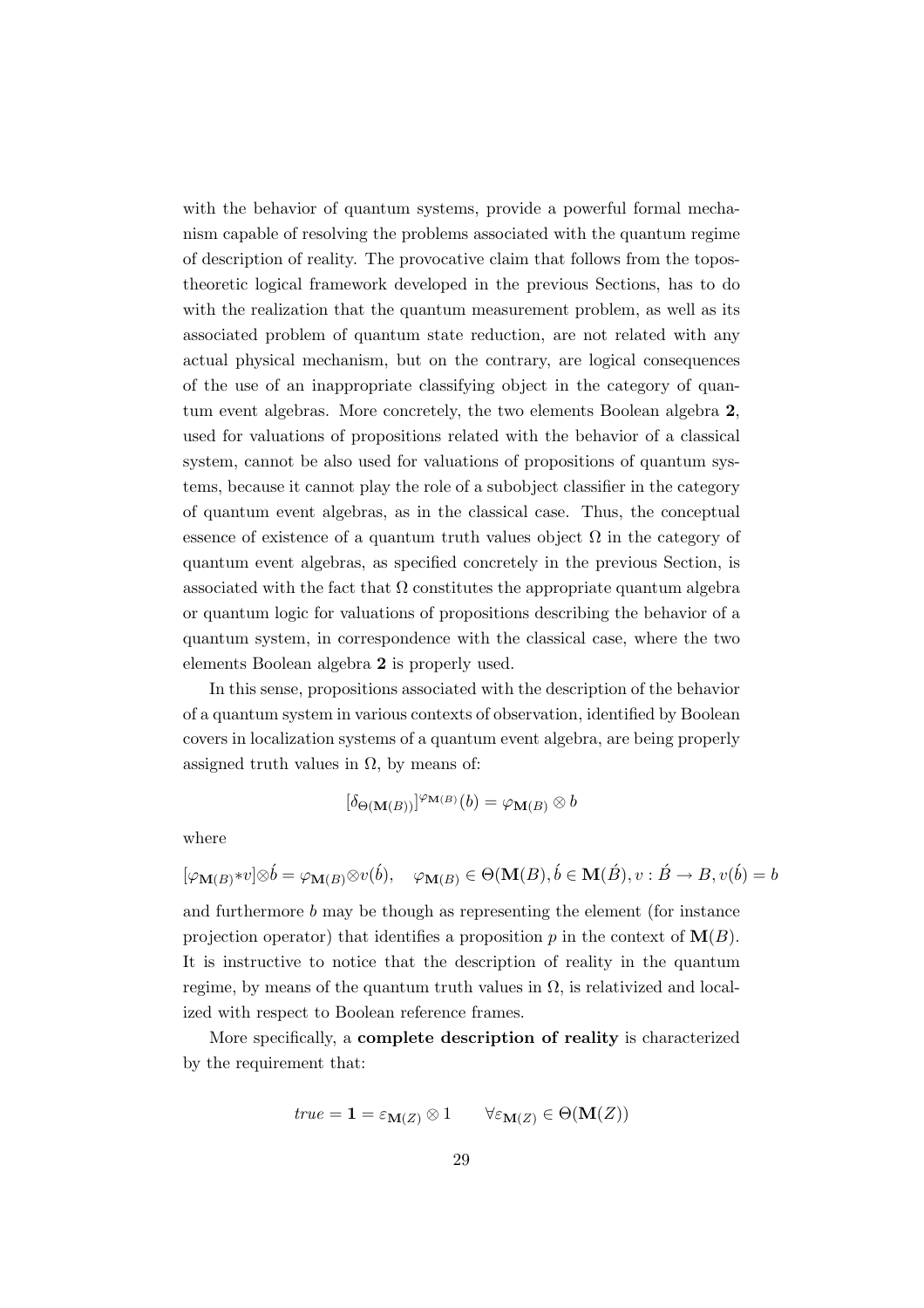$$
true = \mathbf{1} = id_{\mathbf{M}(B)} \otimes b \qquad \forall b \in \mathbf{M}(B)
$$

Now, we are in a position to interpret from our perspective, a typical measurement situation referring to a quantum system prepared to pass through a slit, where a counter has been put to record by clicking, the passage through the slit. If we denote a Boolean domain preparation context, that contains both the measuring apparatus as well as the system observed, by  $\mathbf{M}(B)$ , then we may form the propositions:  $\langle p \rangle$  :=counter clicks,  $\langle q \rangle$  :=system passes through the slit, as well as, the composite proposition  $\langle$  Counter clicks  $\Rightarrow$  system passes through the slit  $\rangle := \langle p \rightarrow q \rangle$ 

The proposition  $\langle p \to q \rangle$  is assigned the value true in  $\Omega$ , expressing a complete description of the state of affairs. Moreover, in every Boolean cover of a localization system, the maximal element corresponds to  $\langle p \rangle$  $q\rangle = \langle \neg p \vee q \rangle$ . We notice that, the above is not enough to infer that  $\langle q \rangle$  is true. In order to infer the above, we need to use the Boolean reference frame that contains only the measuring apparatus, being obviously a subobject of the preparatory Boolean frame  $\mathbf{M}(B)$ . If we denote by  $\varepsilon_{\mathbf{M}(B)}$ , the monic that corresponds to the specified subobject, we easily deduce that

$$
\varepsilon_{\mathbf{M}(B)} \otimes p = \text{true}
$$

since obviously p is contained in  $Dom(\varepsilon_{\mathbf{M}(B)})$ , and for notational convenience we have identified the proposition  $\langle p \rangle$  with its corresponding element p in  $\mathbf{M}(B)$ . Now, it is evident that, with respect to the Boolean frame containing only the apparatus, we can say that the proposition  $\langle q \rangle := system$  passes through the slit is true. In this perspective, the existence of a measuring apparatus plays the role of an ultrafilter in the preparatory context  $\mathbf{M}(B)$ , transforming truth with respect to  $\Omega$ , into two-valued truth with respect to 2. This is effectuated by the fact that the monic subobject of  $\mathbf{M}(B)$ , containing only the measuring apparatus, is equivalent to a classical valuation map  $\mathbf{A}(B) \to \mathbf{2}$ , as can be easily seen from the ultrafilter characterization.

Thus, the role of the measuring apparatus in a typical measurement situation as the above, provides precisely the means for the transformation of the quantum truth values object  $\Omega$ , into the classical object 2. In this sense, we conclude that the physics of the apparatus specifies a Boolean frame, in which a unique decomposition of the proposition  $p \to q$  is possible, such that the proposition  $q$  is legitimately assigned the value  $true$ , only with respect to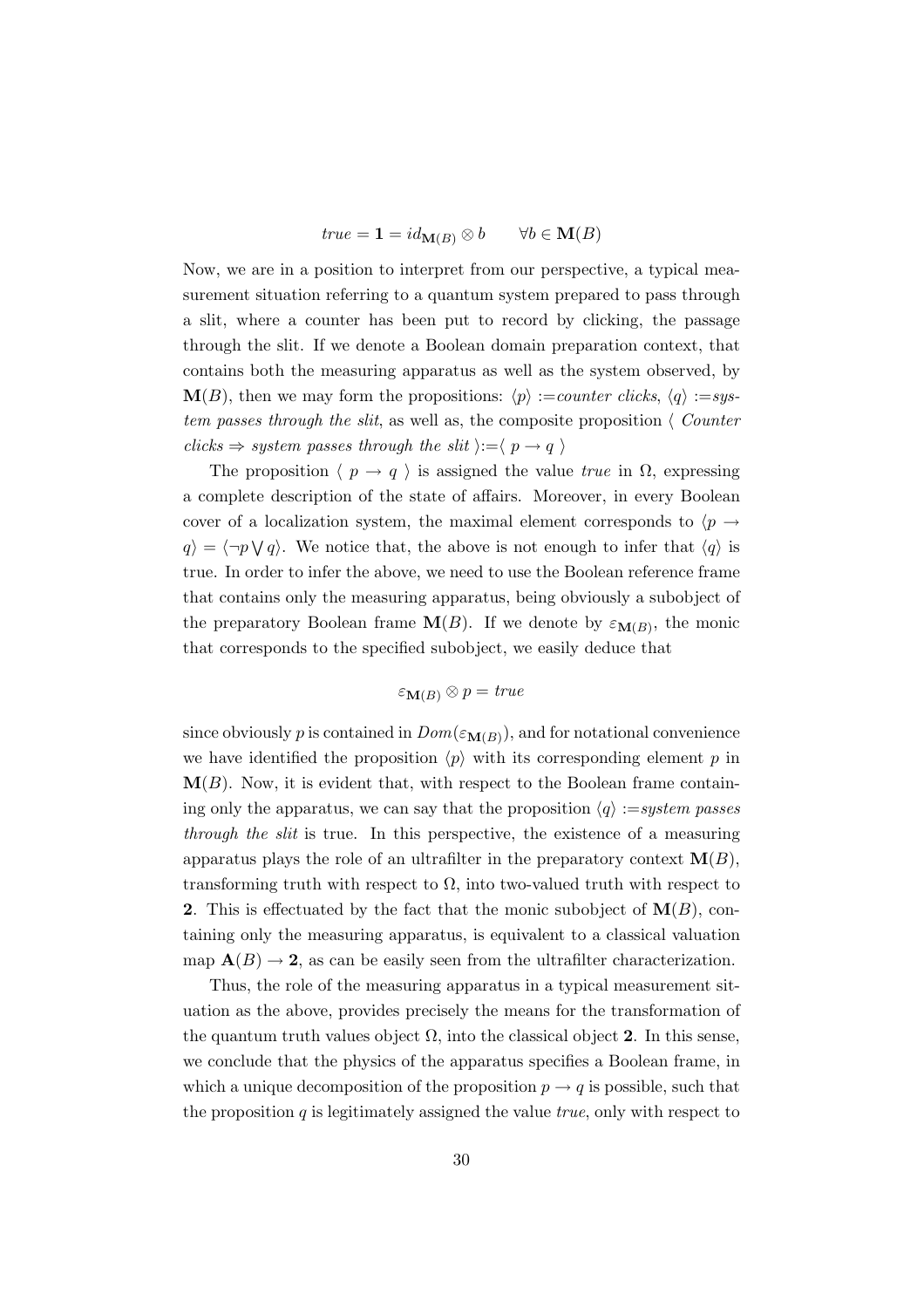that frame, namely an ultrafilter in  $\mathbf{M}(B)$ . From that perspective, Kochen-Specker theorem is an expression of the fact that a unique apparatus cannot reduce all propositions in a quantum event algebra to classical two-valued truth, or equivalently, that truth/false assignments cannot be performed in a global quantum logic with respect to a unique Boolean cover. The latter realization justifies again, a posteriori, the use of variable Boolean contexts interlocking non-trivially in localization systems of a quantum algebra of events, interpreted as Boolean reference frames in a sheaf-theoretic environment. We may further argue that, the variation of the base Boolean events algebra is actually arising from any operational procedure aiming to fix the state of a quantum system, and corresponds in this sense, to the variation of all possible Boolean preparatory contexts for measurement. In this setting, the notion of truth is adjacent to equivalent classes of compatible filters, instantiating subobjects of preparatory contexts for measurement, whereas the value true, that provides a complete description of reality, is prescribed by the rule  $true = \mathbf{1} = \varepsilon_{\mathbf{M}(B)} \otimes 1 \quad \forall \varepsilon_{\mathbf{M}(B)} \in \Theta(\mathbf{M}(B)).$ 

## 6 Epilogue

In this paper, we have proposed a category-theoretic framework for the interpretation of quantum events structures and their logical semantics. The scheme of interpretation is based on the existence of the Boolean-quantum adjunction. From that adjunction, characterized by means of the counit and unit natural transformations, we have constructed a sheaf-theoretic representation of quantum events algebras in terms of Boolean localization systems, as well as, a quantum subobject classifier, that plays the role of a classifying object in the quantum universe of discourse. In this sense, the Boolean-quantum adjunction incorporates both, the semantics of representation of quantum logics as sheaves of local Boolean coefficients, and, the semantics of truth values encoded in the specification of a classifying object in the category of quantum logics.

Thus, from a physical viewpoint, the Boolean-quantum adjunction stands as a theoretical platform for decoding the global structural information contained in quantum algebras of events via processes of localization in Boolean reference frames, realized as physical contexts for measurement of observables, and subsequent processes of information classification in terms of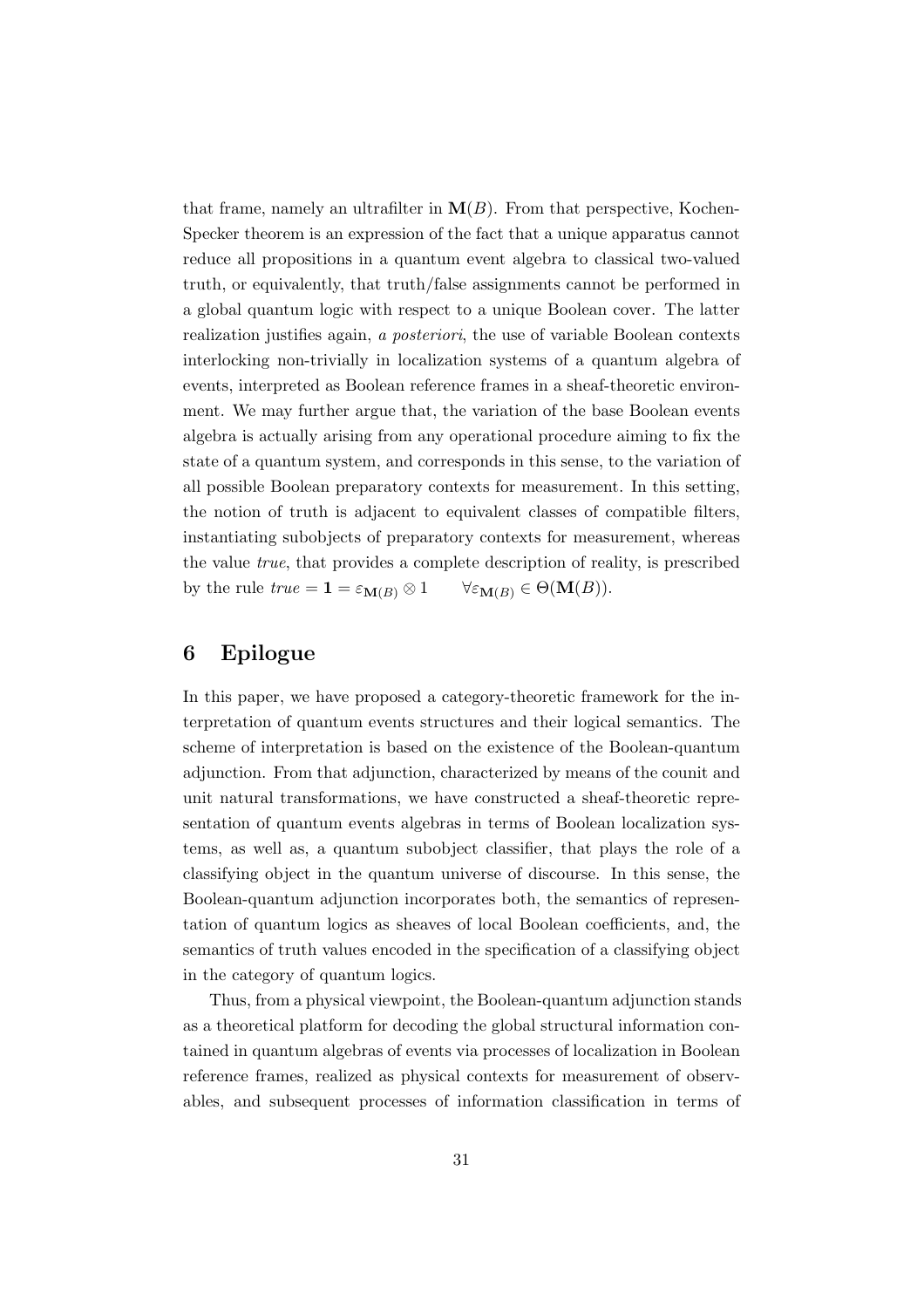truth values. The functioning of this platform is based on the establishment of a bidirectional dependence between the Boolean and quantum structural levels of events in local or partial congruence. Most significantly, the dependence takes place through the topos-theoretic universe of sheaves of sets over the Boolean points of quantum events algebras, where these generalized points play the role of local Boolean covers, effectuating in this sense the idea of partial congruence mentioned above. Of course, the sheaf-theoretic requirements secure the compatibility of the Booleanized information in the overlapping regions of physical measurement contexts.

Additionally the global closure of this bidirectional dependence, is necessary to be constrained to obey certain conditions, such that its total constitutive information content, unfolded in the multitude of local Boolean reference frames, is both, preserved and, coherently organized in a logical manner. Remarkably, the necessary and sufficient conditions for both of these requirements, that is:

[i] preservation of the quantum information content in Boolean localization systems, and,

[ii] logical classification of quantum information by means of truth values, is supplied by the Boolean-quantum adjunctive correspondence itself, via the counit and unit natural transformations respectively.

More concretely, regarding the first condition, we conclude that it is satisfied if the counit of the adjunction is an isomorphism for each quantum events algebra. In this case, there exists a full and faithful sheaftheoretic representation of quantum events algebras in the descriptive terms of Boolean covering systems, characterized as Boolean localization systems of measurement. Regarding the second condition, we conclude that it is satisfied, given the validity of the first condition, if the unit of the adjunction is an isomorphism for the subobject functor. In this case respectively, the subobject functor is representable in the category of quantum events algebras by a classifying object in that category, called subobject classifier. The classifying object plays the role of a quantum truth values object and may be legitimately used for valuations of quantum propositions, in exact correspondence with the use of the two-valued Boolean object, used for valuations of classical propositions. Moreover, the quantum subobject classifier provides the key logical device for the analysis of typical quantum measurement situations, providing a criterion of truth for a complete description of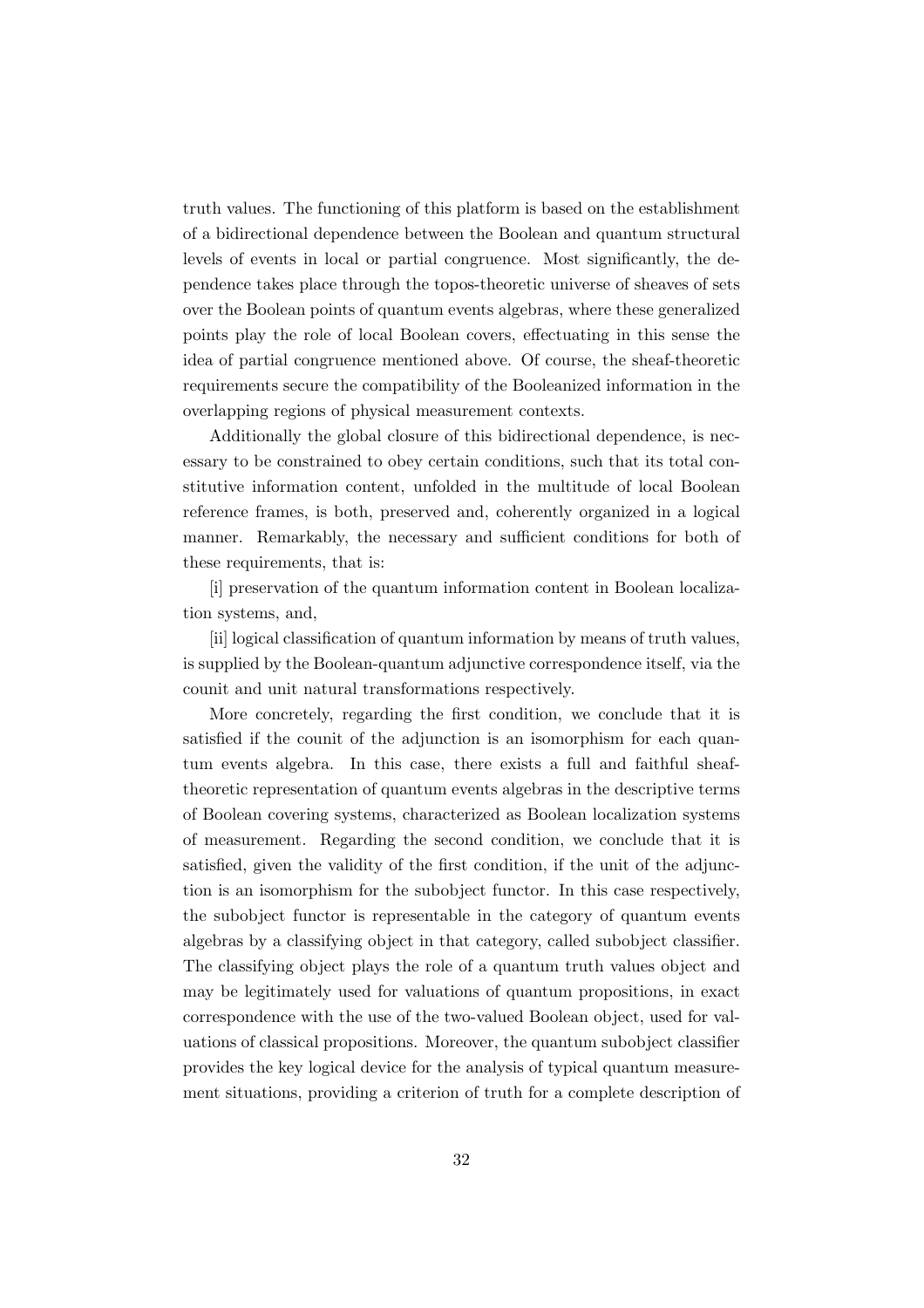reality in the quantum regime.

Acknowledgments: I would gratefully like to acknowledge support of this work by a Hellenic State research grant in Mathematical Physics.

## References

- [1] G. Birkhoff and J. von Neumann, The logic of Quantum Mechanics, Annals of Mathematics 37, 823 (1936).
- [2] V. S. Varadarajan, Geometry of Quantum Mechanics, Vol. 1, Van Nostrand, Princeton, New Jersey, 1968.
- [3] E. Zafiris, Boolean Coverings of Quantum Observable Structure: A Setting for an Abstract Differential Geometric Mechanism , Journal of Geometry and Physics 50, 99 (2004).
- [4] F. W. Lawvere and S. H. Schanuel, Conceptual Mathematics, Cambridge University Press, Cambridge, 1997.
- [5] S. MacLane, Categories for the Working Mathematician, Springer-Verlag, New York, 1971.
- [6] S. MacLane and I. Moerdijk, Sheaves in Geometry and Logic, Springer-Verlag, New York, 1992.
- [7] J. L. Bell, Toposes and Local Set Theories, Oxford University Press, Oxford, 1988.
- [8] M. Artin, A. Grothendieck, and J. L. Verdier, Theorie de topos et cohomologie etale des schemas, (Springer LNM 269 and 270, Springer-Verlag, Berlin, 1972).
- [9] Bell J. L., From Absolute to Local Mathematics, Synthese 69, 1986.
- [10] Bell J. L., Categories, Toposes and Sets, Synthese, 51, No.3, 1982.